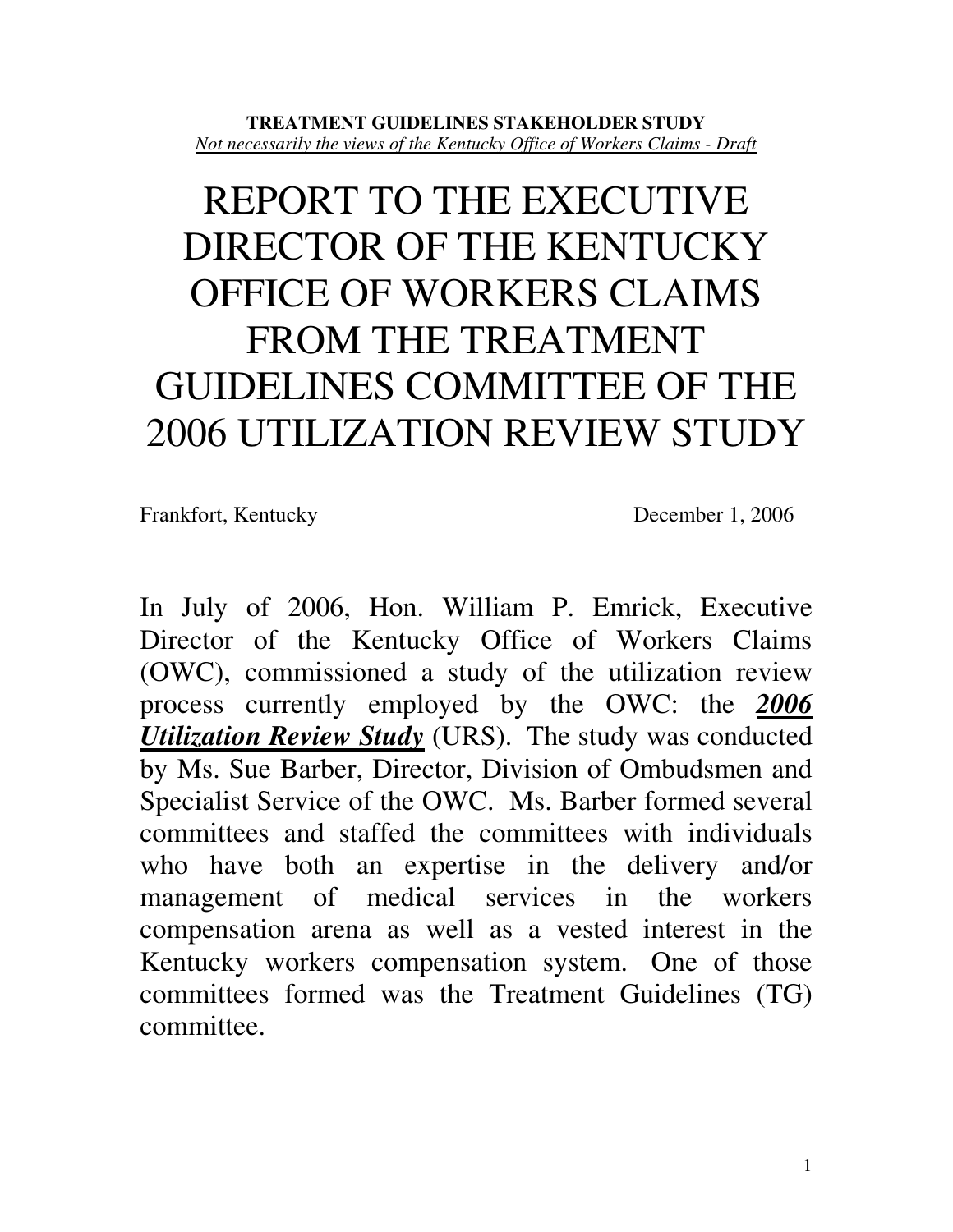The TG committee was staffed by six medical doctors ("physicians"), two doctors of chiropractic ("chiropractors"), two representatives of the insurance community, two attorneys specializing in workers compensation practice and one OWC administrative law judge (ALJ). The doctors are James Bean, M.D., an actively practicing neurosurgeon; Steven Glassman, M.D., an actively practicing orthopedic and spine surgeon; Gregory Gleis, M.D., an orthopedic surgeon and medical evaluator; Timothy R. Kriss, M.D., a neurosurgeon and medical evaluator; Russell Travis, M.D., a neurosurgeon and medical evaluator; and Daniel Wolens, M.D., an occupational and environmental medicine specialist and medical evaluator. The chiropractors are Michael Hillyer, D.C., and Andrew Slavik, D.C. Representing the insurance sector is Ms. Rosemary Sterling, with GAB Robbins, and Ms. Mary Carney, with Cannon Cochran Management Services, Inc. The lawyers are Hon. Bonnie Hoskins, who practices exclusively for the defense in workers compensation and Hon. John E. Anderson, who practices exclusively for plaintiffs in workers compensation. The ALJ and committee chair is J. Landon Overfield.

As the process began, the TG committee was charged by the Executive Director with the responsibility of gathering and studying information relating to and making recommendations concerning 1) the 1996 "Clinical Practice Parameters on Acute Low Back Problems in Adults" adopted by the (then) Department of Workers Claims, 2) existing evidence based studies of treatment of industrial injuries and occupational diseases, 3) weight to be given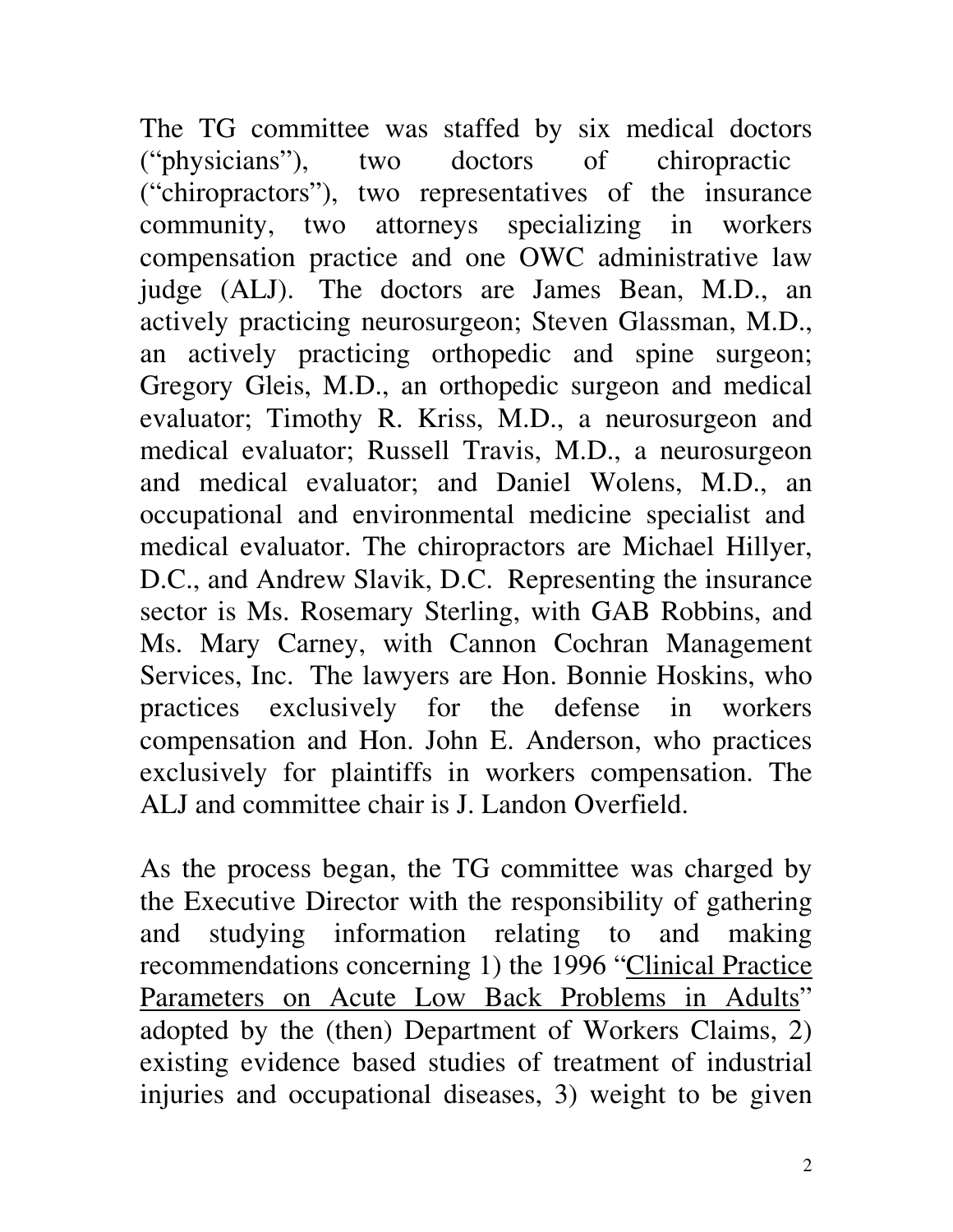treatment guidelines if such were adopted by the Kentucky OWC, 4) the experience of other states in the implementation and application of treatment guidelines in workers compensation, and 5) what is best for Kentucky workers compensation.

The full TG committee met on July 24, 2006 and August 21, 2006 in Lexington, Kentucky and on September 19, 2006 in Frankfort, Kentucky. In addition, the members of the committee have corresponded on a frequent and consistent basis via the Internet and the telephone. The physicians have met together and the chiropractors have met together on multiple occasions. The "legal section" of the committee (the insurance representatives, lawyers and judge) corresponded via the Internet and telephone on a frequent and consistent basis. The intent of this document is to report the consideration given by the committee and its individual members to the issues to be addressed and to deliver the recommendations of the committee to the Executive Director.

The TG committee decided, early on, that the 1996 acute low back treatment parameters have not been effective. The opinion was that this ineffectiveness is due, in large part, to the fact that the parameters addressed an extremely abbreviated time period relative to a workers compensation claim. By the time a claim was ripe for filing, the acute phase of the injury has passed. The TG committee recommends that the 1996 parameters be abandoned. The TG committee also decided that issues relating to pain management should be left to the Pain Management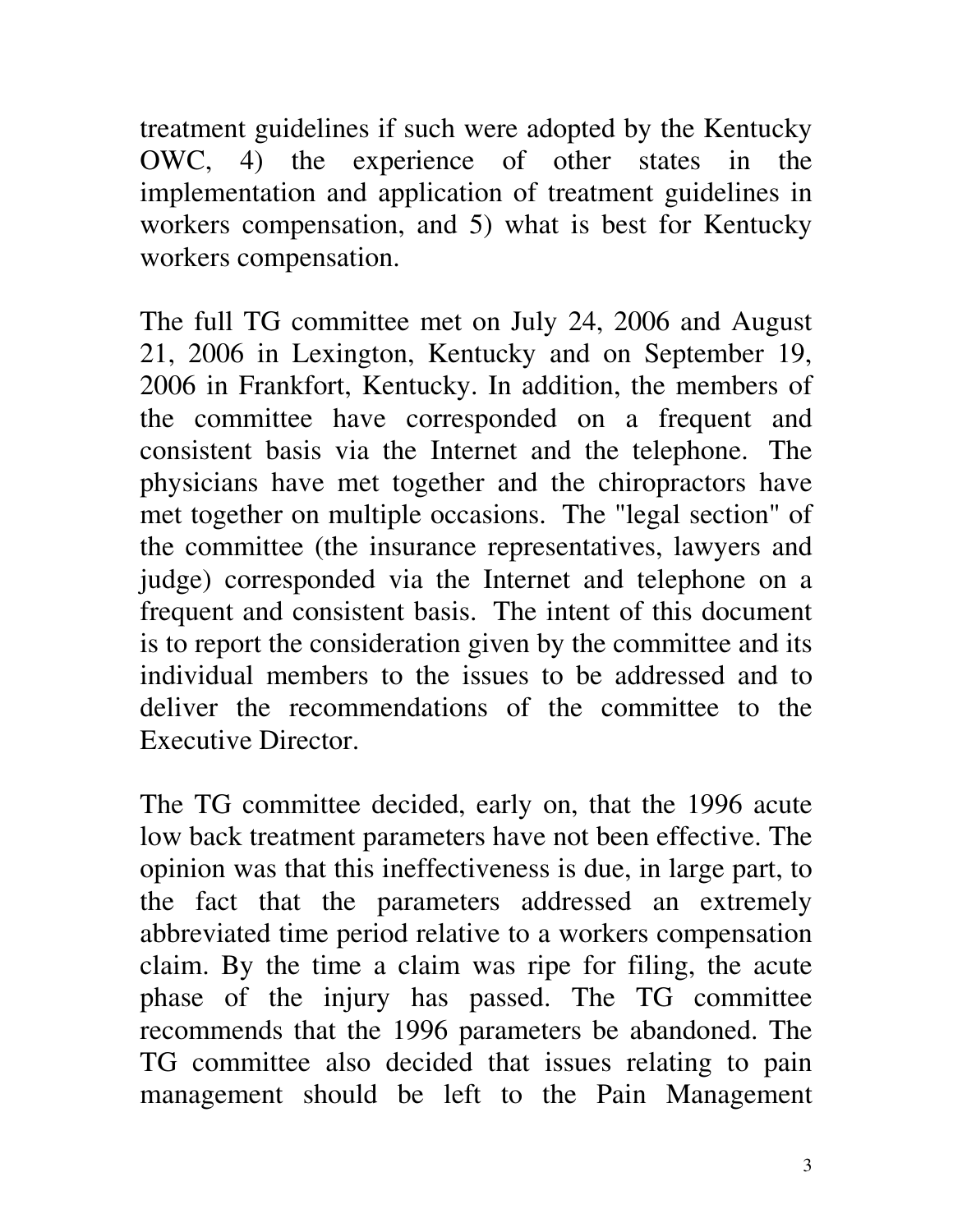committee of the URS. The committee also concluded that any recommendation for treatment guidelines, at this point in time, should be limited to treatment of low back conditions. That decision, the committee believed, was necessitated by the brief time span of the URS.

The TG committee, guided by its doctors and chiropractors, investigated many of the existing "evidence based studies". The studies reviewed included the Official Disability Guidelines (ODG) as well as the guidelines of the American College of Occupational and Environmental Medicine (ACOEM), the American Association of Orthopedic Surgeons (AAOS), Intercorp and the McKesson Group. Various interests are undoubtedly to be found in all studies/guidelines and while none of the studies/guidelines appear to be without flaw or criticism, it seemed to most of the TG committee members that the ODG were the most up-to-date treatment guidelines and, in the states adopting treatment guidelines, the most often adopted.

The TG committee members were unanimous concerning what weight should be given treatment guidelines by the OWC. The unanimous opinion by the TG committee members is that the Kentucky workers compensation system NEEDS treatment guidelines. These opinions were expressed not just on a personal basis but after each member had conference with his or her colleagues in their respective fields of expertise. The only expression of any concern was that some members of the plaintiff's bar feared that the adoption of any type of treatment guidelines would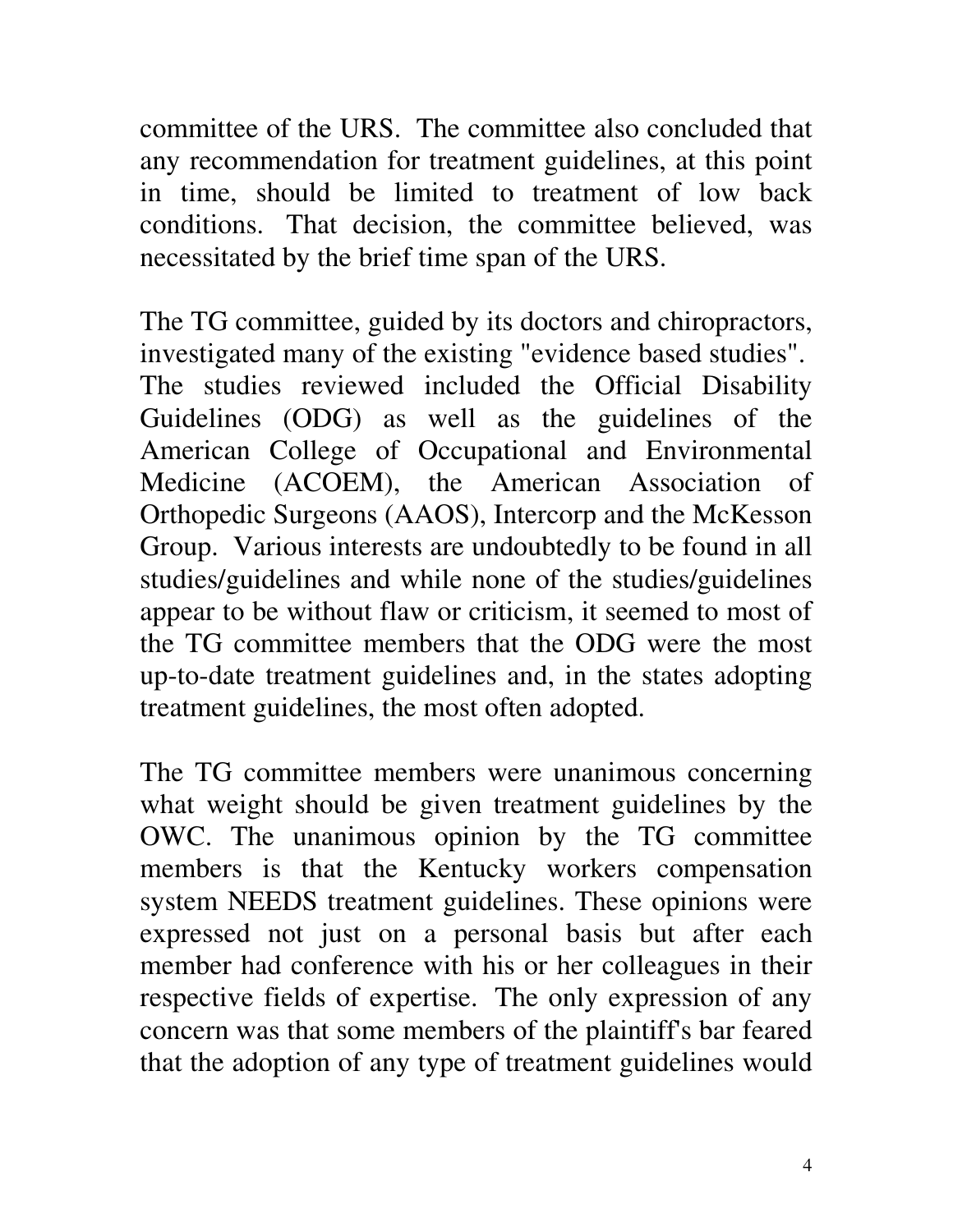result in their clients experiencing more difficulty in obtaining needed medical treatment.

The consensus of the TG committee is that, if treatment guidelines are adopted by the OWC, there should be regulatory or statutory provisions which would make the guidelines effective. The lawyers and insurance representatives on the TG committee have a recommended that, if treatment guidelines are adopted, 803 KAR 25:012 should be amended. The amendment could provide that no medical fee dispute would be required for medical treatment not approved by the guidelines. Conversely, if medical treatment approved by the guidelines were contested, sanctions could be issued if the contesting party did not prevail in the medical fee dispute. Nonrecommended medical procedures could still be approved if the requesting party presented evidence which convinced an ALJ that the treatment was reasonably necessary and compensable. A proposed amendment is attached to this document as "Addendum 1".

The TG committee reviewed the current procedure in several other states. Many of our sister states have adopted treatment guidelines and the most adopted guidelines are from the ODG. The states adopting treatment guidelines have reported mixed results. Many claim to have experienced a reduction in medical costs. Some, however, also report confusion and difficulty in effectively applying the adopted guidelines. Studies performed by the International Association of Industrial Accident Boards and Commissions (IAIABC) of states that have adopted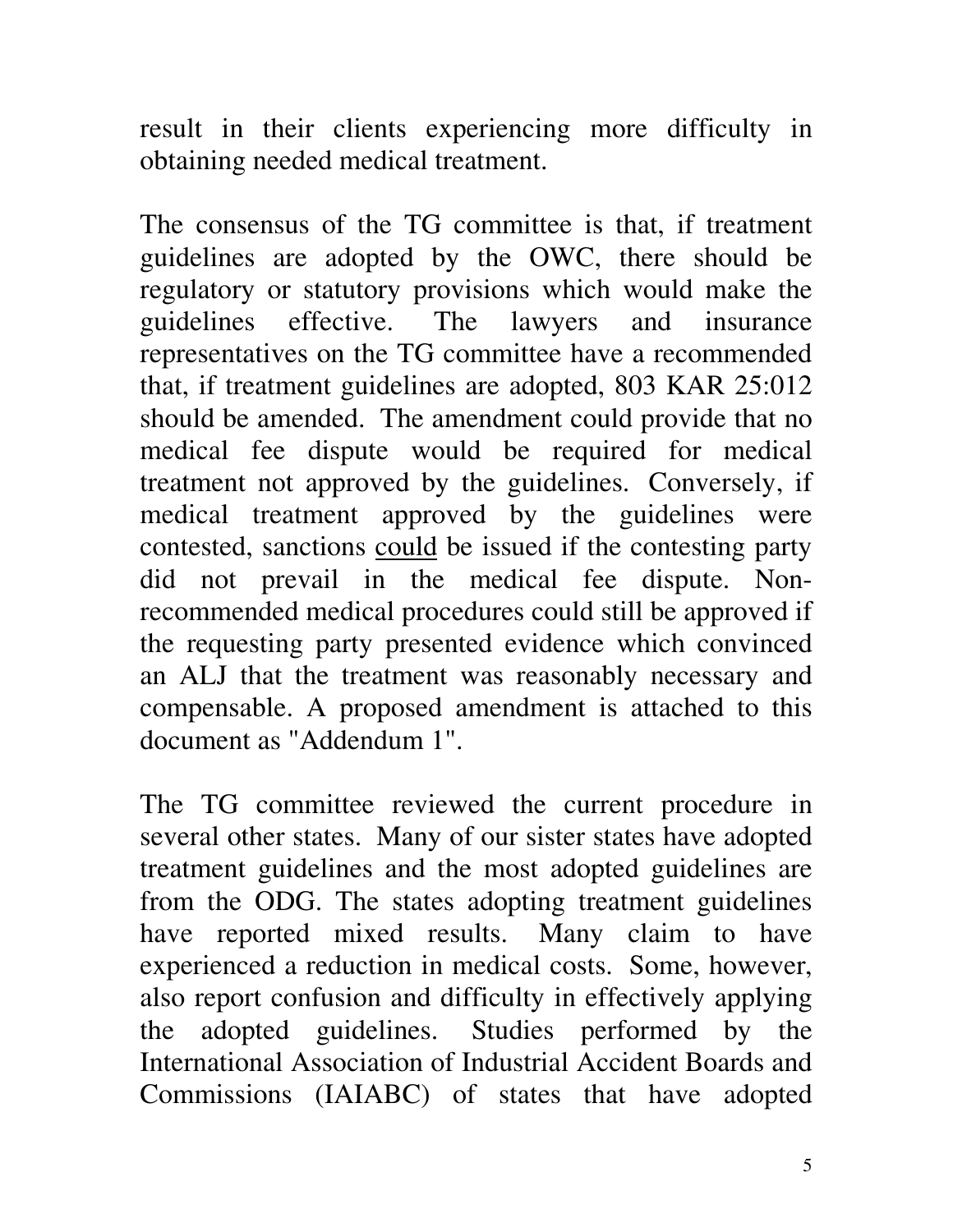treatment guidelines report that the most successful use of treatment guidelines have been found to be in states which have full-time medical directors in their workers compensation system.

The advisability of the Kentucky OWC having a medical director has been discussed in the TG committee and has met with favor. The general consensus of the TG committee is that the Kentucky OWC would be well served by adding a medical director to its staff. One chiropractor on the TG committee is of the opinion that the Kentucky OWC should also add a chiropractic director to its staff. The other chiropractor believes there could be an assistant medical director who is a chiropractor. It does not appear that these opinions are shared by the remainder of the TG committee members. The consensus of the TG committee is that one medical director will be able to ensure proper application of any adopted guidelines to all providers of health care.

The most important issue to be addressed by the TG committee is: **What is best for Kentucky workers compensation.** Unfortunately the TG committee does not have a unanimous recommendation. Dr. Wolens has prepared a written proposal (which is attached to this document as "Addendum 2") which, in essence, recommends adoption of the ODG as the Kentucky OWC's treatment guidelines for the treatment of low back injuries and diseases. Dr. Wolens' proposal is that there be no exceptions or additions to the ODG as this would allow "provider/discipline specific" guidelines. All but two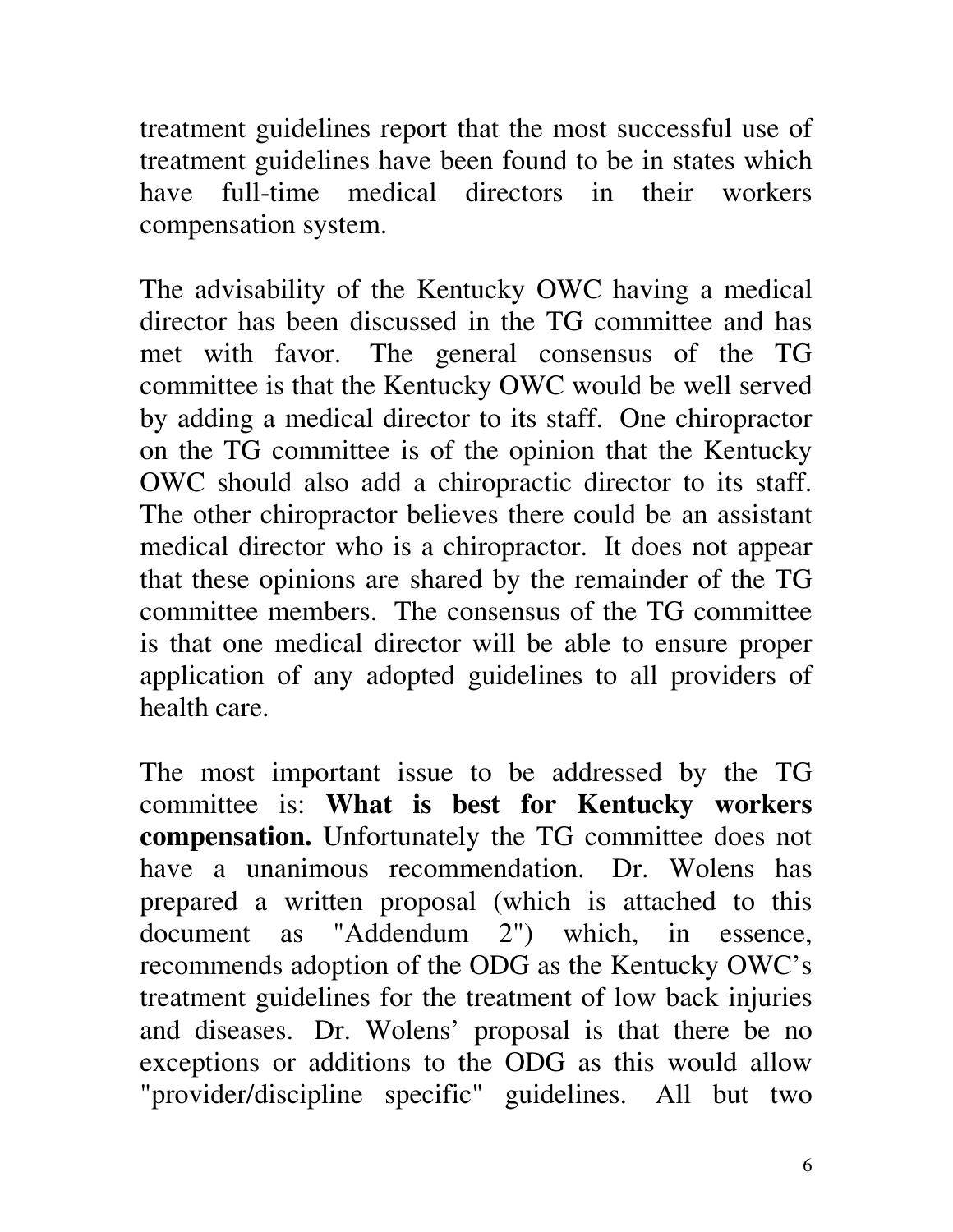members of the TG committee have expressed the opinion that the recommendation to the Executive Director should be that, if low back treatment guidelines are adopted by the OWC, the ODG should be adopted in the manner proposed by Dr. Wolens.

Dr. Hillyer and Dr. Slavik voiced significant opposition to adoption of the ODG. These committee members, both chiropractors, believe that the ODG is unduly restrictive relating to many treatment modalities employed by chiropractors. Drs. Hillyer and Slavik have prepared written proposals (which are attached to this document as "addenda 3A and 3B", both containing the same recommendations and one being an abbreviated version of the original version). These proposals, in essence, recommend adoption of a "chiropractic low back guideline" based on the workers compensation guidelines adopted by the workers compensation systems in the states of Minnesota and Wisconsin. Drs. Hillyer and Slavik are not opposed to the ODG parameters as they relate to treatment modalities administered by doctors in non-chiropractic disciplines. However, they are opposed to the application of the ODG to chiropractic treatment.

Many of the physicians on the TG committee have objected to the chiropractic community having specific guidelines. They note that for treatment modalities that are in common to both the practice of medicine and the practice of chiropractic, what ODG denies of physicians, the chiropractic guidelines allow for chiropractors. It is the position the physicians that the ODG addresses treatment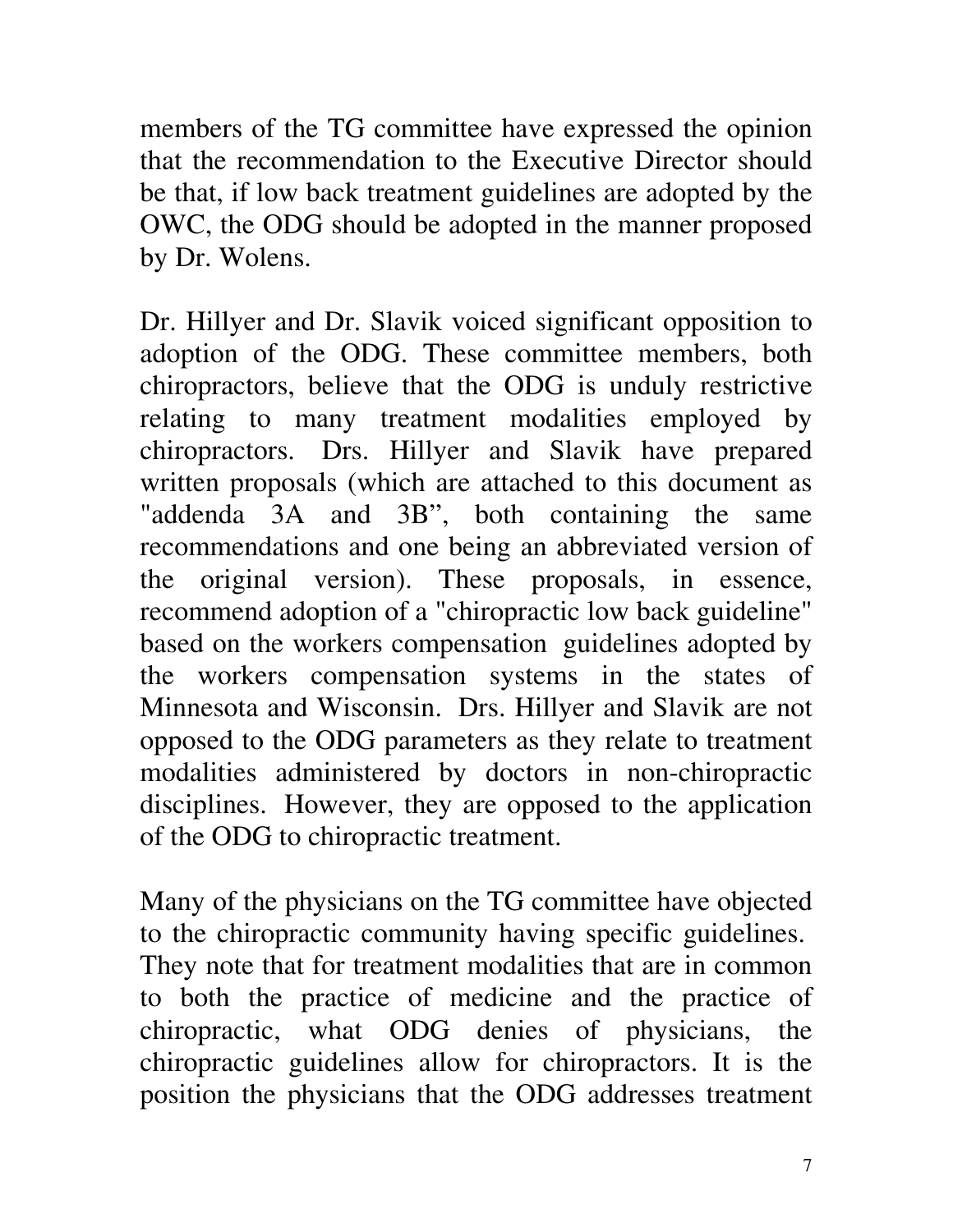modalities without regard to the medical discipline using those modalities.

In deference to the committee as a whole, both proposals will be presented to the Executive Director. The question of which proposal was favored by the individual members of the committee was subjected to what, for lack of a better term, can be referred to as an "Internet vote". The "majority" recommendation is that the ODG be adopted as Kentucky's low back treatment guidelines without exceptions or "add-ons". The chiropractor recommendation is that, if the ODG is adopted by the OWC, it should not be applied to chiropractic treatment and a specific "chiropractic low back guideline" should also be adopted. The only votes for that position were from the two TG committee members who are chiropractors. Of the six physicians, five were in favor of the majority recommendation and one did not cast a vote. Both members of the insurance community, both lawyers and the ALJ voted for the majority position.

The full text of the ODG low back treatment guidelines (well in excess of 100 pages) will not be included in this document. The ODG treatment guidelines can be accessed via the Internet. The annual subscription fee quite inexpensive and is well within the budget of any health care provider, insurance carrier, workers compensation practitioner who routinely practices workers compensation law and the OWC. The ODG treatment guidelines are periodically updated and the TG committee recommends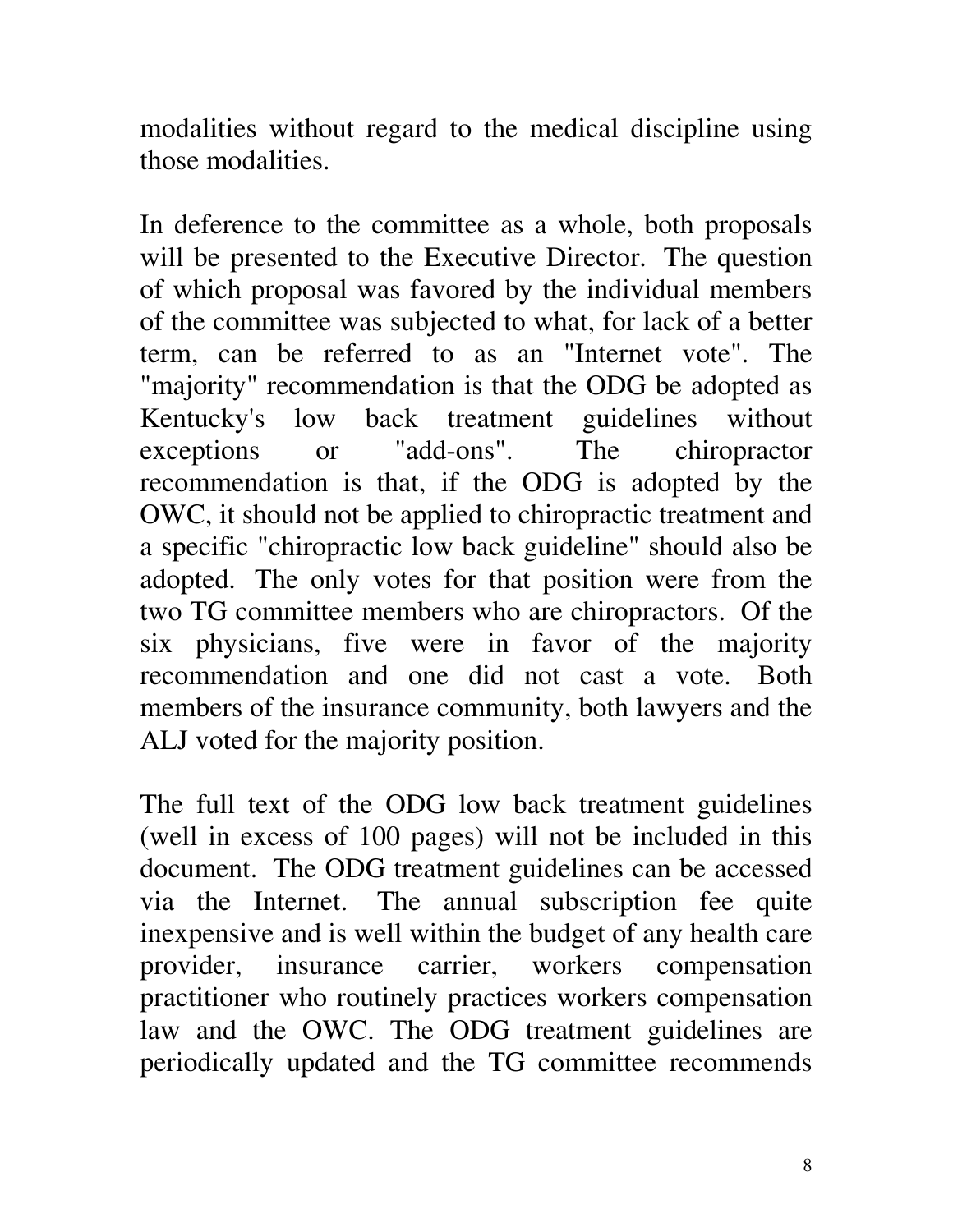periodic review and amendment by the OWC of any guidelines it adopts.

## **RECOMMENDATIONS TO THE EXECUTIVE DIRECTOR**

The Treatment Guidelines Committee makes the following recommendations:

1**. Abandonment of the 1996 "Clinical Practice Parameters on Acute Low Back Problems in Adults".**

**2. Amendment of 803 KAR 25:012 in order to ensure effectiveness of any adopted low back treatment guidelines.**

## **3. Addition to the staff of the OWC, a full-time medical director.**

The majority of the treatment guidelines committee makes the following recommendation:

### **Adoption the low back treatment guidelines of the ODG as the low back treatment guidelines of the Kentucky OWC has proposed in Addendum 2.**

The minority of the treatment guidelines committee makes the following recommendation: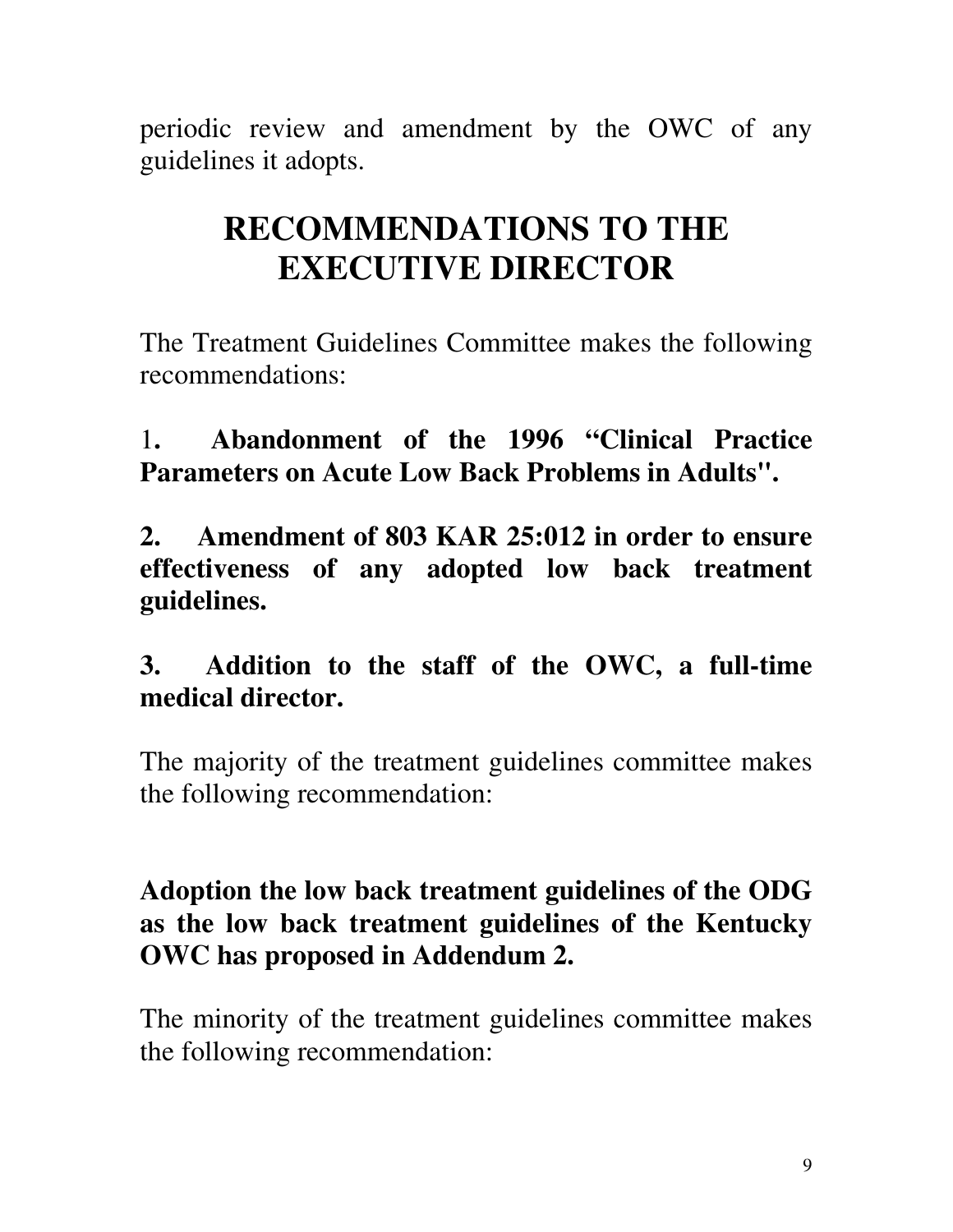**Adoption of the treatment guidelines as adopted by the workers compensation systems of the sites out of Minnesota and Wisconsin with specific chiropractic low back treatment guidelines proposed in Addenda 3A and 3B.**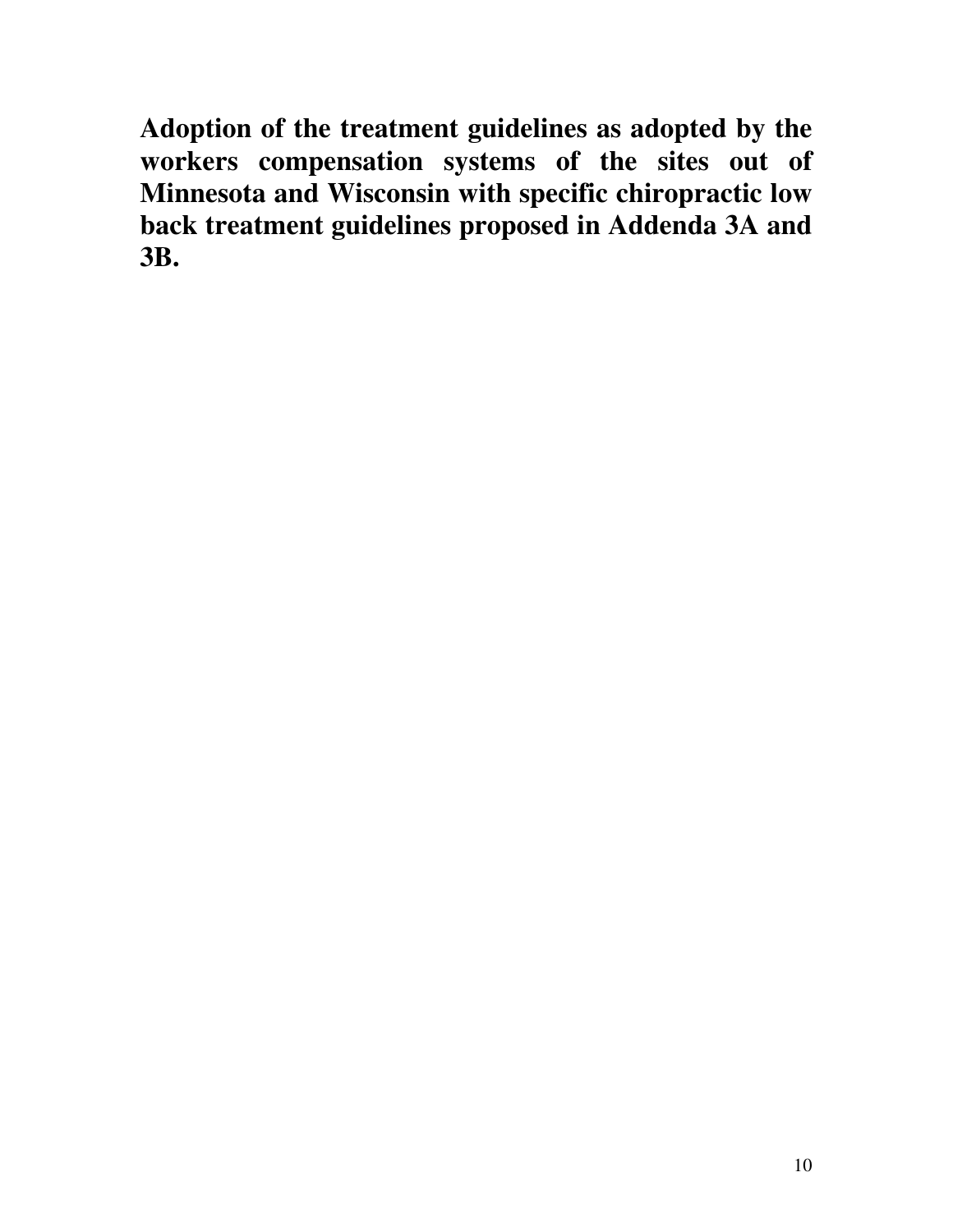#### **LOW BACK PROBLEMS: Chiropractic Care**

#### Kentucky OWC Treatment Guidelines Subcommittee Chiropractic Report November 15, 2006

#### Preface

The current trend in the healthcare field is development of "best practices, evidence-based" guidelines. Previous attempts at guidelines as cookbooks or prescriptions for care had disastrous effects in patient management. In general, good guidelines are now considered as data sets to serve as background information to assist the physician in deciding the proper course of care based on the best available evidence and their clinical experience. "Good doctors use both individual clinical expertise and the best available external evidence, and neither alone is enough [emphasis added]. Without clinical expertise, practice risks becoming tyrannized by external evidence, for even excellent external evidence may be inapplicable to or inappropriate for an individual patient. Without current best external evidence, practice risks becoming rapidly out of date, to the detriment of patients (Sackett)."

An attempt to provide the best external evidence and yet retain the simplistic approach of cookbook guidelines is represented by the Official Disability Guidelines (ODG), with their confusing new approach of recommendations of automatically approvable care. We find the ODG to be laudable in its attempt to list the evidence for provider scrutiny, but its cookbook conclusions are particularly problematic and a source of potential misuse and abuse. The medical necessity of care should be based on the documentation of benchmark outcomes found in the patient's file, not in a guideline document that recommends arbitrary numbers of treatments. The greatest weakness of the ODG is this arbitrary assignment of treatment numbers, with no attempt to differentiate between mild, moderate, and severe conditions. Therefore, any reference to specific numbers of treatments over specific periods of time is inherently inaccurate compared to the actual facts of each injured workers' case. The development of quality for therapeutically necessary care requires a triad of elements; Structure, which leads to Process, which leads to Outcome. Outcomes are universally measured to establish the appropriateness and medical necessity of care, yet are not referenced as benchmarks in the ODG guidelines. Our past experience with the misunderstanding or misuse of cookbook-style guidelines by claims managers, nurse reviewers, and outside peer review consultants gives us great concern that ODG will be used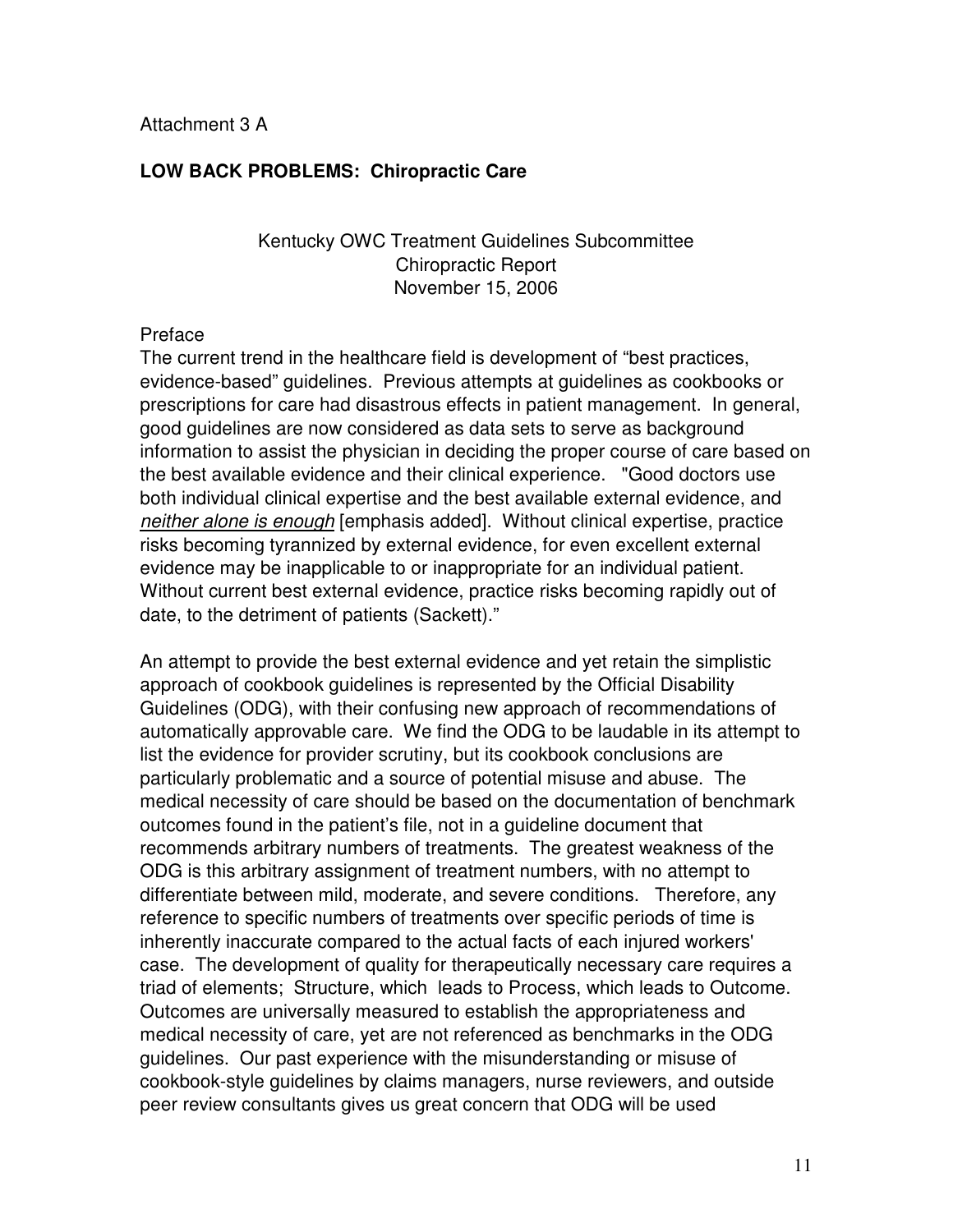inappropriately by replacing the effort needed to understand the uniqueness of each patient, with arbitrary hard and fast numbers provided by the ODG easy reference. "Rigid standards and guidelines, which frequently are interpreted rigidly, must be avoided to allow for individual considerations and scientific innovation" (Triano).

#### ODG Background:

The editorial advisory board of the ODG is comprised of 78 people, including 62 doctors of medicine, 2 doctors of Osteopathy, and 2 doctors of chiropractic. Neither the American Chiropractic Association, representing the largest number of doctors of chiropractic in the world, nor, any of the profession's recognized researchers, were represented on the panel.

The prestigious Rand Institute evaluated ODG and four other guidelines at the request of the state of California, and ODG was not found to be a valid guideline for any of the low back treatment issues evaluated. Rand's conclusion was, "The ODG guideline set was rated comprehensive and valid for both carpal tunnel surgery and shoulder surgery; the other two topics were of 'uncertain validity". And finally; "Seven of the 11 Rand panelists felt that 'The five selected guidelines [including ODG] are not as valid as everyone would want in a perfect world.; They do not meet or exceed standards; they barely meet standards. [and] California could do a lot better by starting from scratch."

#### Chiropractic Treatment Guideline Concerns:

While the ODG cites numerous references to support their recommendations; the process is reliant on a medically dominated committee's interpretation of the data. We have no confidence that a committee dominated by 62 medical physicians and only 2 DCs who do not represent the majority of practicing chiropractors or even chiropractic researchers, can produce a credible recommendation for chiropractic care. None of the papers cited in ODG supports the use of their rigid recommendations for the typical injured worker. ODGs "Codes for Automated Approval", assigns procedure codes (CPT) to a diagnosis (ICD9) code with a recommendation for "maximum occurrences", based on the self-admitted "ideal protocol", for use in decisions to approve treatment. These specific "ideal protocol" numbers beg for misuse and abuse by those overseeing care based on the ODG. As previously seen by the outmoded guideline attempts to arbitrarily limit care, the ODG could be interpreted to avoid the much more laborious but appropriate determination of medical necessity by measuring patient progress. We challenge the supporters of ODG to produce credible references suggesting the appropriateness of 10 visits for a cervical disc, 18 for a lumbar disc, or 14-16 visits for post-surgical care. In our opinion, these numbers are overly conservative and will lead to unnecessary specialist referral,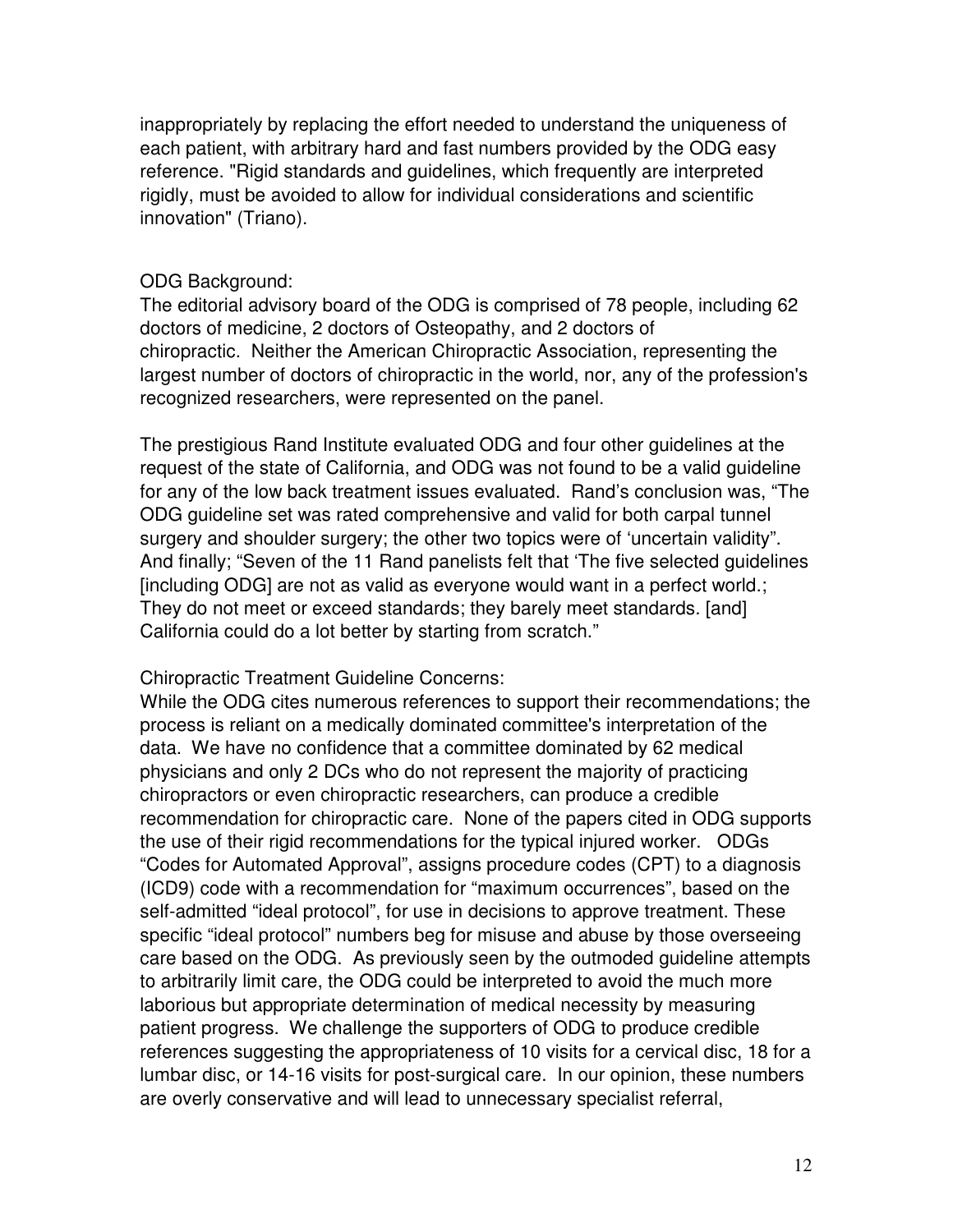diagnostic imaging, pain relief prescriptions and surgical intervention in the injured worker population; contrary to the stated goals of the Utilization Review Committee.

Again, we return to the Rand Report for support of our objection to the adoption of ODG as the guideline for chiropractic care:

From the Rand report's, "Clinical Evaluation Summary: Panelists' Assessment of Comprehensiveness and Validity', we find that ODG was rated "Appropriate" in only 2 of 6 criteria for Physical Therapy and Chiropractic.

Rand's conclusion on ODG on Lumbar spine physical therapy (passive care) and chiropractic care is found in Table S.5 (Panelists' Assessment of the Comprehensiveness and Validity of Content Addressing the Quantity of Physical Modalities): "Lumbar spine physical therapy  $=$  Validity uncertain"; and, "Lumbar spine chiropractic  $=$  Validity uncertain". We find guidelines with such weak validity unacceptable for treatment of an entire segment of the injured worker population.

ODG lists all passive modalities as "Not Recommended", even though Rand found their validity, "uncertain"; and ODG omits the literature studying these passive modalities when used as an adjunctive treatment to the chiropractic manipulation. In contrast, however, the CCGPP (Chiropractic Committee on Guidelines and Practice Parameters) Best Practices Document, when studying the research specific to chiropractic practice (94% of manipulation in the USA is provided by chiropractors), found that these passive modalities were "Recommended" in conjunction with spinal manipulation. While ODG accurately states, "Successful outcomes depend on a functional restoration program, including intensive physical training, versus extensive use of passive modalities.", they distort the phrase, "extensive use of passive modalities" into a conclusion of, "Not Recommended", thereby totally eliminating not just extensive use, but any use, of these resources.

Also of particular concern is the confusion created by differing treatment recommendations found in the Disability Guideline (DG) and the Treatment Guideline (TG), sections of the ODG. The DG section suggests 18 visits over 6- 8 weeks for a typical nonradicular lumbar sprain/strain; while the TG section suggests "End manual therapy at 4 weeks" after what appears to be just 3 visits. [page 415 TG] An example provided in the very beginning of the TG section is that of a typical computer screen presumably available to a case manager, that indicates the treatment protocols for low back pain includes only 3 visits over a 4 week period, ending all manual therapy at 4 weeks. More troublesome is the fact that the "radiculopathy" section completely omits chiropractic management and the various conservative spinal manipulative techniques that are supported by the literature, decades of clinical experience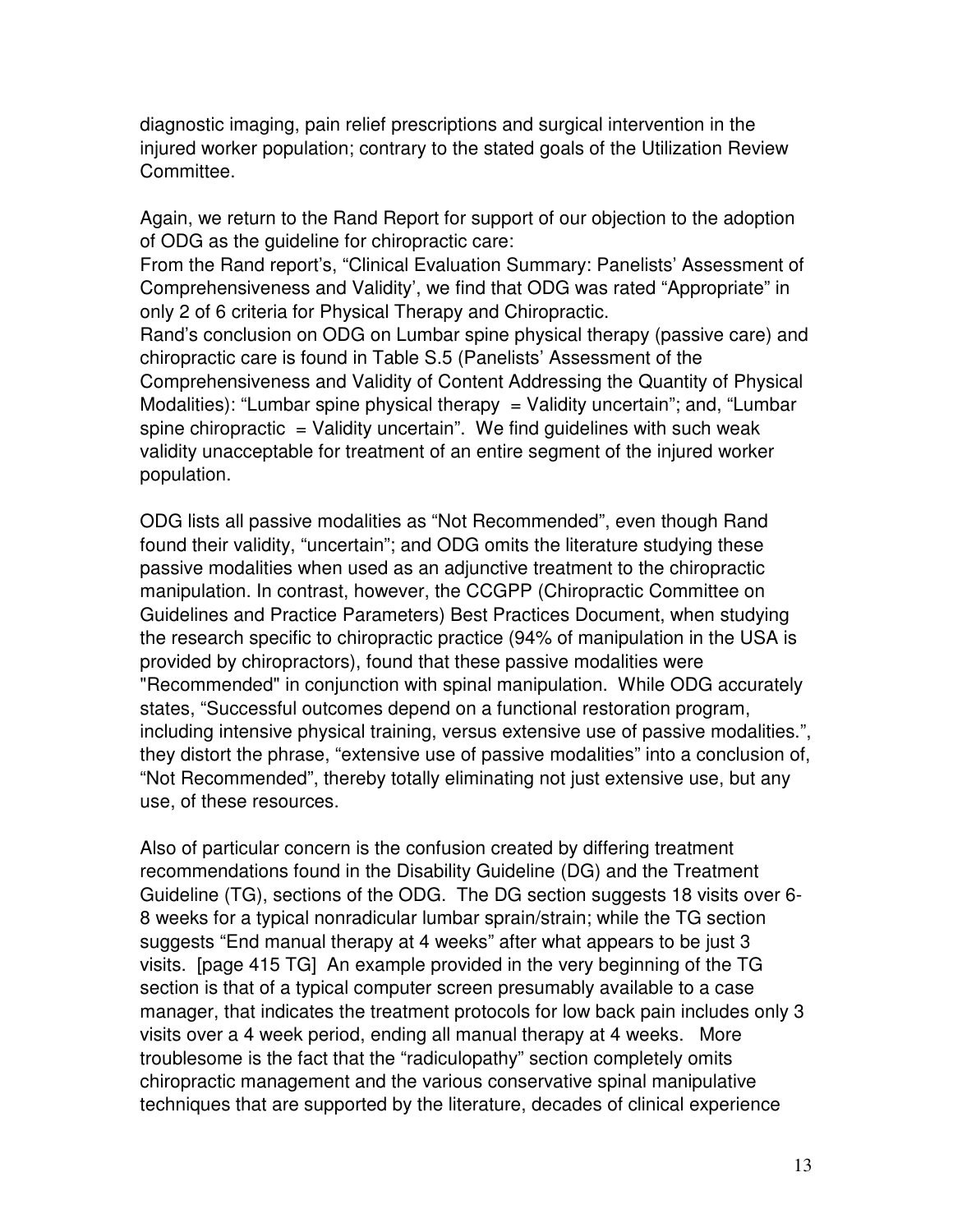and the chiropractic-specific CCGPP Best Practices Low Back Literature Review. While the chiropractic profession certainly encourages the shift towards active care, the ODG could easily be interpreted to suggest that no chiropractic care is appropriate after 3 visits or 18 visits, no matter the patient's satisfaction and progress.

The chiropractic panelists are also concerned over the potential of ODG to restrict treatment to only limited spinal conditions for a limited course of care. For example, the ODG provides no mention of chiropractic management for the subacute, chronic and permanently injured worker.

Lastly, the ODG actually recommends a referral for both high cost diagnostic tests and referral to an orthopedic surgeon without even the benefit of a trial period of chiropractic care; an obvious bias resulting from a medically dominated ODG panel.

The WC system in Kentucky has experienced a dramatic increase in both drug expenditures and hospital based costs. If the ODG guidelines are adopted, especially for chiropractic care, the Commonwealth will likely experience an even greater shift toward increased drug and surgical costs for the most prevalent injuries suffered by workers by forcing those workers into higher cost medical management.

Best practice guidelines should be a source of information to provide the physicians with choices based on the best available medical evidence, but treatment guidelines based on rigid numbers and case averages is a concept already outdated and laden with potential conflict between physicians and case managers; with delays and uncertain care-paths for the injured worker. We have developed guidelines which supplement the data set of the Best Practices Document of the CCGPP, and rely on patient progress measured by outcome benchmarks with parameters for benchmarking that will control unnecessary or inappropriate care.

(The process of extracting, studying, referencing, and researching was limited by the time constraints of the committee process, so the chiropractic members of the subcommittee respectfully request an opportunity to further refine this guideline in consultation with the LRC and the Kentucky State Board of Chiropractic Examiners before its final adoption.)

Respectfully submitted,

Michael R. Hillyer, D.C. Andrew P. Slavik, D.C.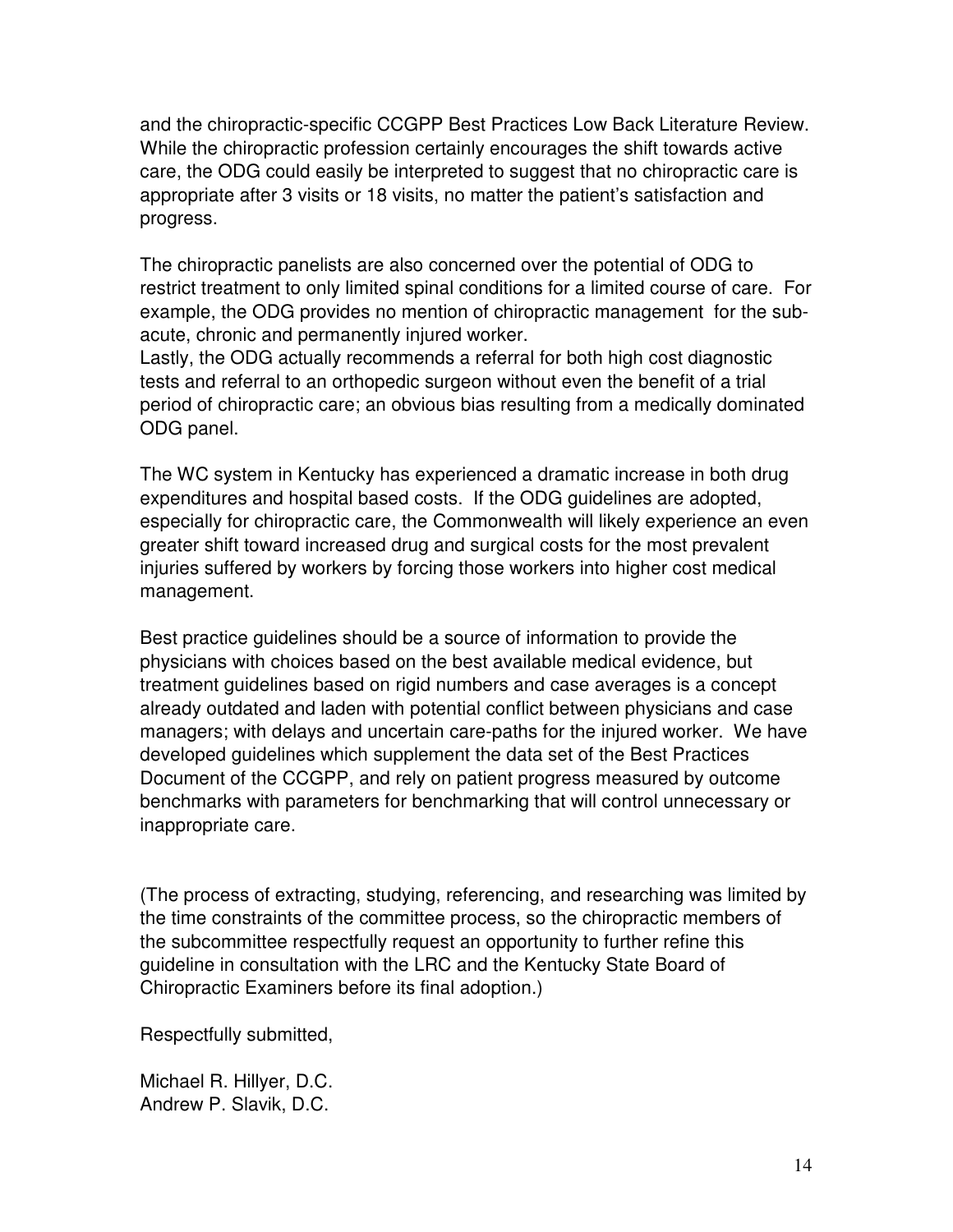#### **The Proposed Chiropractic Guidelines**

#### I. **Diagnostic procedures for treatment of low back injury.**

A chiropractic provider shall determine the nature of the condition before initiating treatment.

A. An appropriate history and physical examination must be performed and documented. Based on the history and physical examination the chiropractic provider must assign the patient at each visit to the appropriate clinical category according to subitems (1) to (4). The diagnosis must be documented in the medical record. For the purposes of subitems (2) and (3), "radicular problems" means pain, or other symptoms, radiating distal to the knee, or pain conforming to a dermatomal distribution and accompanied by anatomically congruent motor weakness or reflex changes. This part does not apply to fractures of the lumbar spine, or back pain due to an infectious, immunologic, metabolic, endocrine, neurologic, visceral, or neoplastic disease process or any condition outside the scope of practice as defined in KRS 312.

 (1) Regional low back pain, includes referred pain to the leg above the knee unless it conforms to an L2, L3, or L4 dermatomal distribution and is accompanied by anatomically congruent motor weakness or reflex changes. Regional low back problems includes the diagnoses of lumbar, lumbosacral, or sacroiliac: strain, sprain, myofascial syndrome, musculoligamentous injury, soft tissue injury, spondylosis, and other diagnoses for pain believed to originate in the discs, ligaments, muscles, or other soft tissues of the lumbar spine or sacroiliac joints and which effects the lumbosacral region, with or without referral to the buttocks and/or leg above the knee, including, but not limited to, ICD-9-CM codes 720 to 720.9, 721, 721.3, 721.5 to 721.90, 722, 722.3, 722.32, 722.5, 722.51, 722.52, 722.6, 722.9, 722.90, 722.93, 724.2, 724.5, 724.6, 724.8, 724.9, 732.0, 737 to 737.9, 738.4, 738.5, 739.2 to 739.4, 756.1 to 756.19, 847.2 to 847.9, 922.3, 926.1, 926.11, and 926.12.

 (2) Radicular pain, with or without regional low back pain, with static or no neurologic deficit. This includes the diagnoses of sciatica; lumbar or lumbosacral radiculopathy, radiculitis or neuritis; displacement or herniation of intervertebral disc with myelopathy, radiculopathy, radiculitis or neuritis; spinal stenosis with myelopathy, radiculopathy, radiculitis or neuritis; and any other diagnoses for pain in the leg below the knee believed to originate with irritation of a nerve root in the lumbar spine, including, but not limited to, the ICD-9-CM codes 721.4, 721.42, 721.91, 722.1, 722.10, 722.2, 722.7, 722.73, 724.0, 724.00, 724.02, 724.09, 724.3, 724.4, and 724.9.

In these cases, neurologic findings on history and physical examination are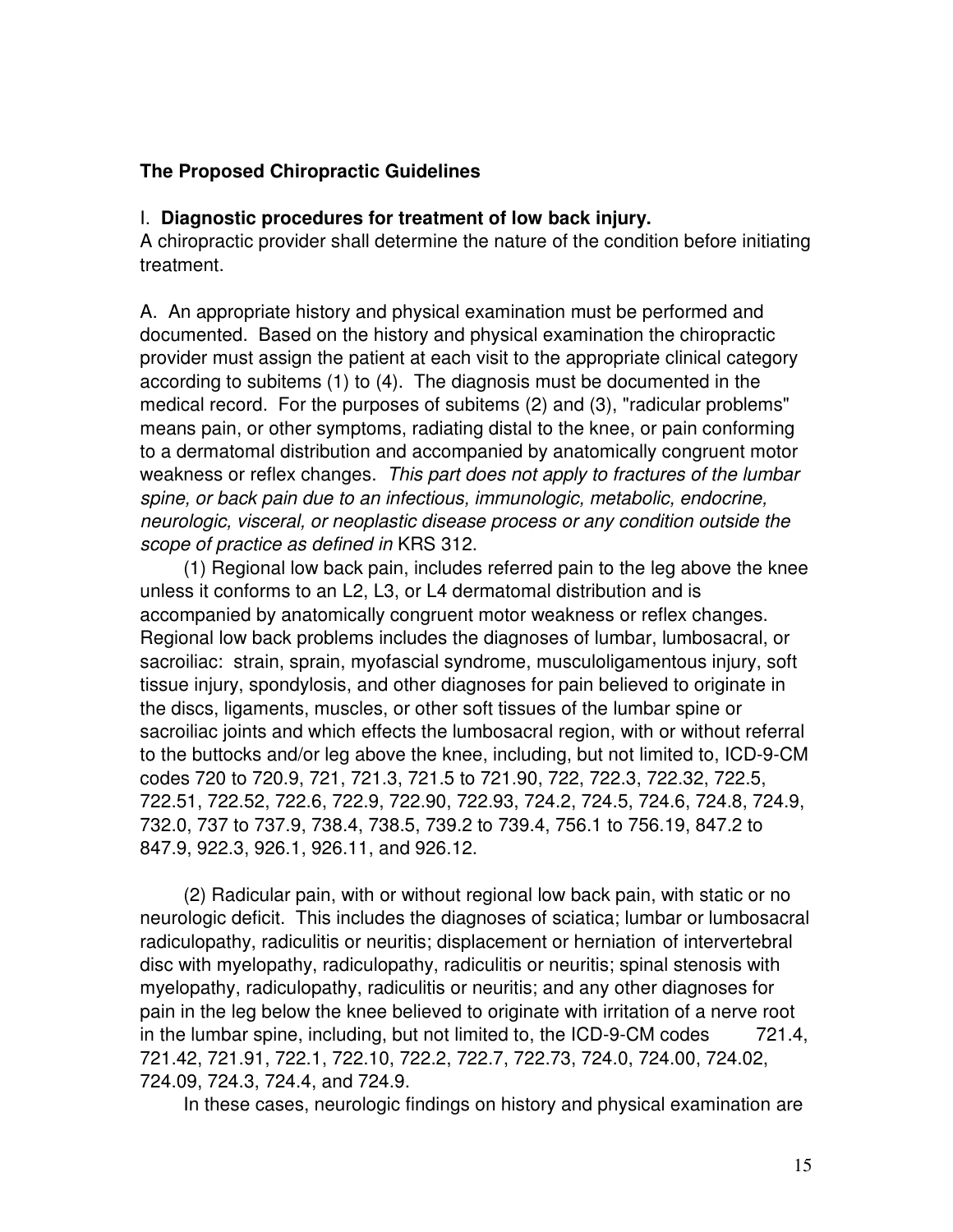either absent or do not show progressive deterioration.

 (3) Radicular symptoms, with or without regional low back problems, with progressive neurologic deficit. This includes the same diagnoses as subitem (2), however, this category applies when there is a history of progressive deterioration in the neurologic symptoms and physical findings which include worsening sensory loss, increasing muscle weakness, or progressive reflex changes.

 (4) Cauda equina syndrome, which is a syndrome characterized by anesthesia in the buttocks, genitalia, or thigh and accompanied by disturbed bowel and bladder function, ICD-9-CM codes 344.6, 344.60, and 344.61.

B. Laboratory tests are not indicated in the evaluation of a patient with regional low back pain, radicular pain, or cauda equina syndrome, except in any of the following circumstances:

 (1) when a patient's history, age, or examination suggests infection, metabolic-endocrinologic disorders, tumorous conditions, systemic musculoskeletal disorders, such as rheumatoid arthritis or ankylosing spondylitis;

 (2) to evaluate potential adverse side effects of medications; or (3) as part of a preoperative evaluation. Laboratory tests may be ordered at any time the health care provider suspects any of these conditions, but the health care provider must justify the need for the tests ordered with clear documentation of the indications.

C. Medical imaging evaluation of the lumbosacral spine must be based on the findings of the history and physical examination and cannot be ordered before the chiropractic provider's clinical evaluation of the patient. Medical imaging may not be performed as a routine procedure and must comply with all of the standards in section XII. The health care provider must document the appropriate indications for any medical imaging studies obtained.

D. EMG and nerve conduction studies are inappropriate for regional low back pain as defined in item A, subitem (1). Needle EMG and nerve conduction studies may be an appropriate diagnostic tool for radicular pain and cauda equina syndrome as defined in item A, subitems (2) to (4), after the first three weeks of radicular symptoms. Repeat EMG and nerve conduction studies for radicular pain and cauda equina syndrome are not indicated unless a new neurologic symptom or finding has developed which in itself would warrant electrodiagnostic testing. Failure to improve with treatment is not an indication for repeat testing without clear documentation of the indications.

E. The use of the following procedures or tests is not indicated for the diagnosis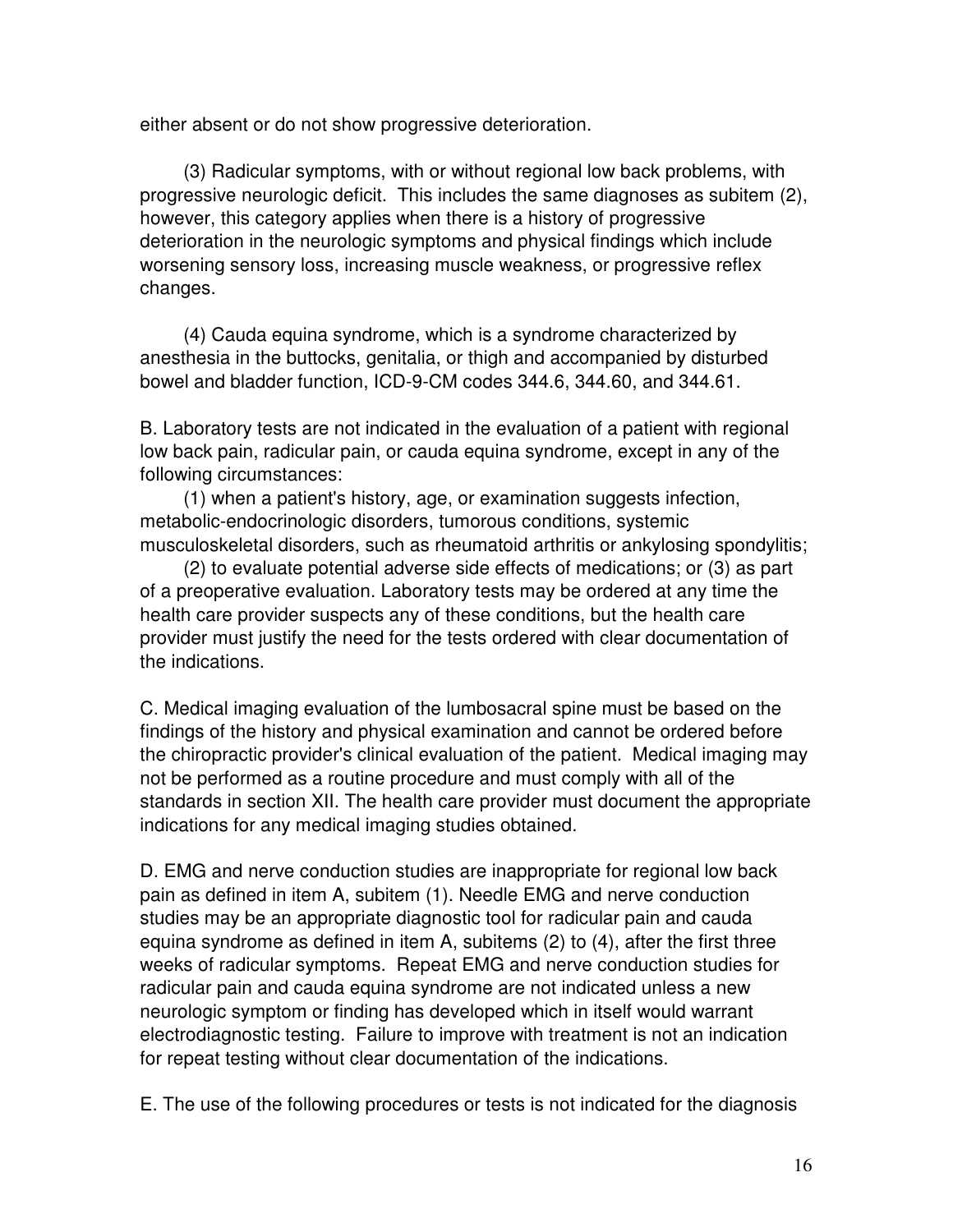of any of the clinical categories in item A:

(1) surface electromyography or surface paraspinal electromyography;

- (2) thermography;
- (3) plethysmography;

(4) electronic X-ray analysis of plain radiographs;

(5) diagnostic ultrasound of the lumbar spine; or

 (6) somatosensory evoked potentials (SSEP) and motor evoked potentials (MEP).

F. Computerized range of motion or strength measuring tests are not indicated during the period of initial nonsurgical management, but may be indicated during the period of chronic management when used in conjunction with a computerized exercise program, work hardening program, or work conditioning program.

G. Personality or psychosocial screening evaluations may be indicated for evaluating patients who continue to have problems despite appropriate care. The treating chiropractor may perform this evaluation or may refer the patient for consultation with another health care provider in order to obtain a psychological evaluation. These evaluations may be used to assess the patient for a number of psychological conditions which may interfere with recovery from the injury. Since more than one of these psychological conditions may be present in a given case, the health care provider performing the evaluation must consider all of the following:

(1) Is symptom magnification occurring?

 (2) Does the patient exhibit an emotional reaction to the injury, such as depression, fear, or anger, which is interfering with recovery?

 (3) Are there other personality factors or disorders which are interfering with recovery?

(4) Is the patient chemically dependent?

(5) Are there any interpersonal conflicts interfering with recovery?

(6) Does the patient have a chronic pain syndrome or psychogenic pain?

 (7) In cases in which surgery is a possible treatment, are psychological factors likely to interfere with the potential benefit of the surgery?

H. Referral for Diagnostic analgesic blocks or injection studies include facet joint injection, facet nerve injection, epidural differential spinal block, nerve block, and nerve root block. [SEE Medical Guidelines]

I. Functional capacity assessment or evaluation is a comprehensive and objective assessment of a patient's ability to perform work tasks. The components of a functional capacity assessment or evaluation include, but are not limited to, neuromusculoskeletal screening, tests of manual material handling, assessment of functional mobility, and measurement of postural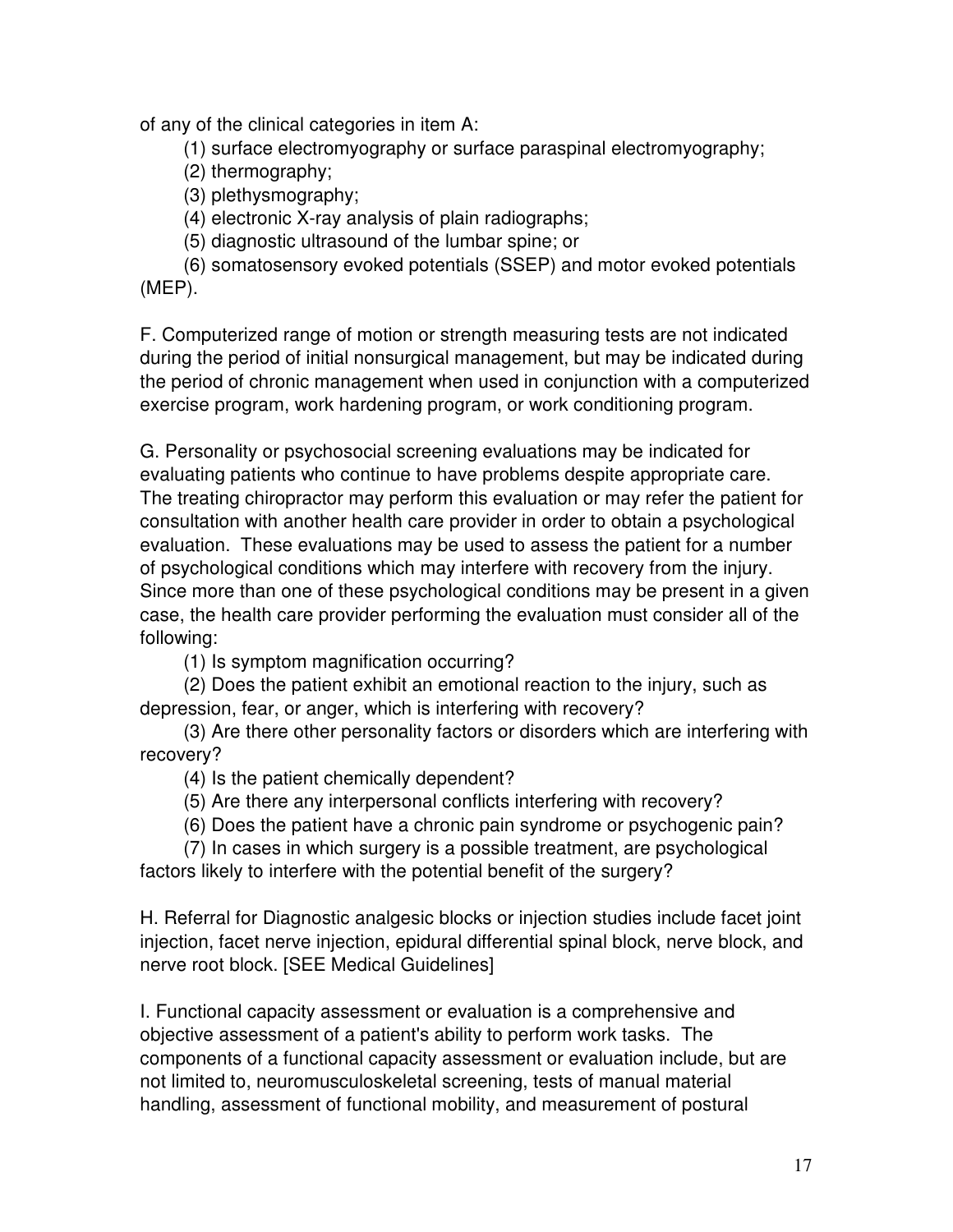tolerance. A functional capacity assessment or evaluation is an individualized testing process and the component tests and measurements are determined by the patient's condition and the requested information. Functional capacity assessments and evaluations are performed to determine and report a patient's physical capacities in general or to determine work tolerance for a specific job, task, or work activity.

 (1) Functional capacity assessment or evaluation is not indicated during the period of initial nonsurgical management.

 (2) After the period of initial nonsurgical management functional capacity assessment or evaluation is indicated in either of the following circumstances:

(a) activity restrictions and capabilities must be identified; or

 (b) there is a question about the patient's ability to do a specific job. (3) A functional capacity evaluation is not appropriate to establish baseline performance before treatment, or for subsequent assessments, to evaluate change during or after treatment.

 (4) Only one completed functional capacity evaluation is indicated per injury.

J. Consultations with other health care providers can be initiated at any time by the treating health care provider consistent with accepted medical practice.

#### **II. General treatment parameters for low back pain.**

 A. All chiropractic care for low back pain, appropriately assigned to a clinical category in subpart I, item A, is determined by the clinical category to which the patient has been assigned. Treatment that conforms to that defined in section III. Passive Care; IV. Active Care and IX. Chronic Care sections for the appropriate clinical category and is documented to be effective according to part VII. shall be presumed to be appropriate and medically necessary.

The chiropractor must reassess the appropriateness of the clinical category assigned and reassign the patient if warranted by new clinical information including symptoms, signs, results of diagnostic testing, and opinions and information obtained from consultations with other health care providers. When the clinical category is changed, the treatment plan must be appropriately modified to reflect the new clinical category. However, a change of clinical category does not in itself allow the health care provider to continue a therapy or treatment modality past the maximum duration specified herein, or to repeat a therapy or treatment previously provided for the same injury.

B. In general, a course of treatment is divided into three phases.

 (1) First, all patients with low back problems, except patients with progressive neurologic deficit or cauda equina syndrome may be given initial chiropractic management which may include active and passive treatment procedures and modalities. The period of initial chiropractic treatment begins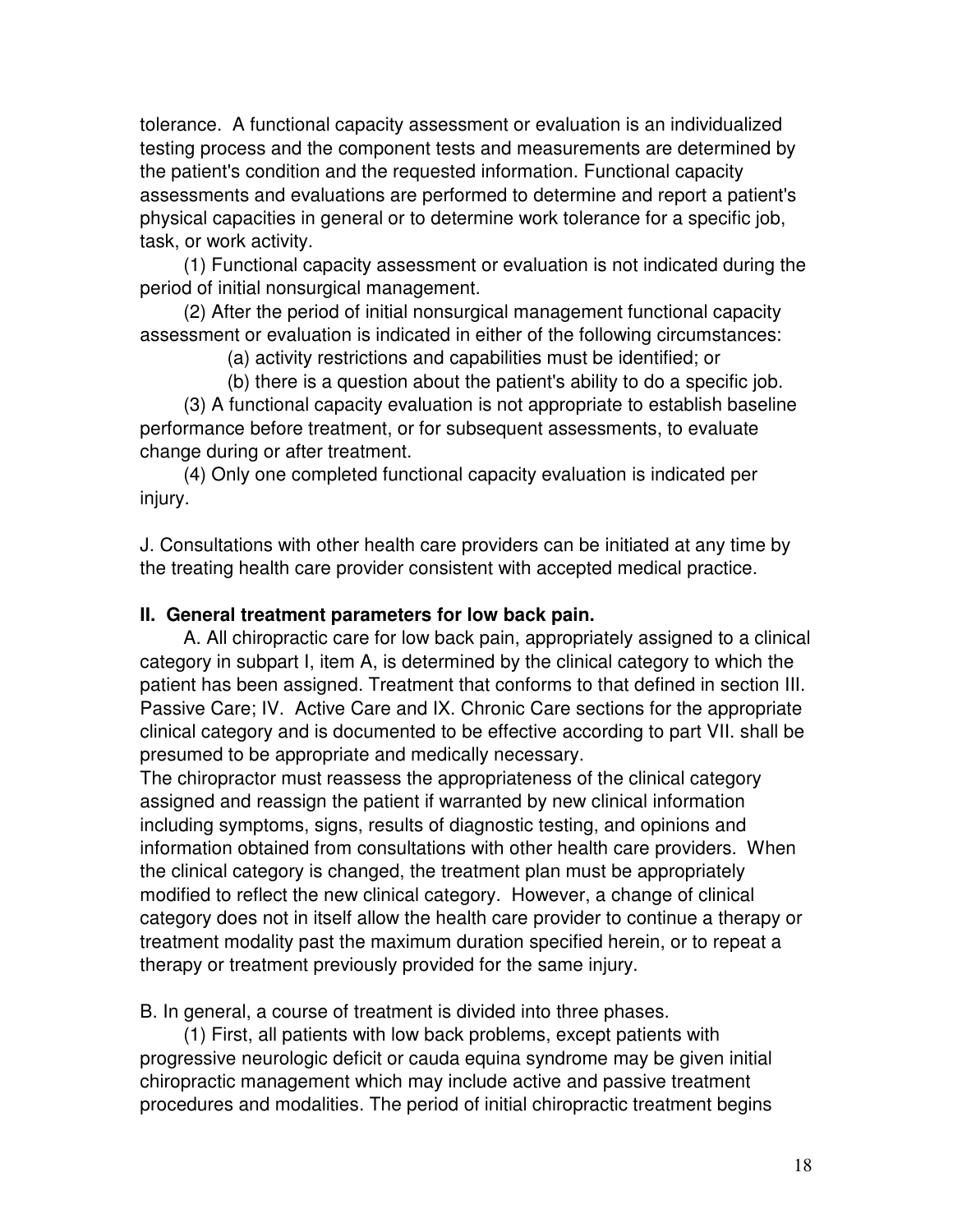when the first passive or active procedure or modality is initiated. Initial chiropractic treatment must result in progressive improvement as specified in section VI.

C. A chiropractic provider may refer the employee for a consultation at any time during the course of treatment consistent with accepted medical and chiropractic practice.

#### **III. Passive treatment Procedures and Modalities.**

A. Passive modalities are not recommended except when provided as adjunctive or augmentative to the chiropractic spinal manipulation/adjustment. Passive Care must run concurrently with 24 week limit of Active Care. There are no limitations on the use of passive treatment modalities by the employee at home.

B. (1) Additional passive treatments over an additional 12 months may be provided if all of the following apply:

(a) the employee is released to work; or

 (b) is permanently disabled and seeking a judgement for ongoing care for cure and relief, and the additional passive treatment must result in progressive improvement in, or support of, functional status achieved during the initial 24 week course of care;

 (c) the health care provider must document in the medical record a plan to encourage the employee's independence and decreased reliance on health care providers;

 (d) management of the employee's condition must include active treatment procedures during this period;

 (2) Except as otherwise provided **t**reatment may continue beyond the additional 12 months only after prior approval by the insurer, or Administrative Law Judge based on documentation in the medical record of the effectiveness of passive treatment in maintaining employability; if the employee is permanently disabled, or if the employee is eligible for ongoing medical benefits for the work injury, treatment may continue beyond the additional 12 months only after prior approval by the insurer or Administrative Law Judge based on documentation in the medical record of the effectiveness of passive treatment in maintaining functional status and/or providing relief. (See Supportive Chiropractic Care).

 (3) Supportive Chiropractic Care is defined as, Passive and active chiropractic treatment/care for patients having reached maximum therapeutic benefit with a Permanent Impairment and an ALJ judgement for ongoing care for cure and relief from the effects of an injury. Supportive Care is appropriate for patients who clinically deteriorate by failing to sustain their previous functional improvements and pain relief levels if chiropractic treatment is withdrawn. It is appropriate when rehabilitative and/or functional restorative and alternative care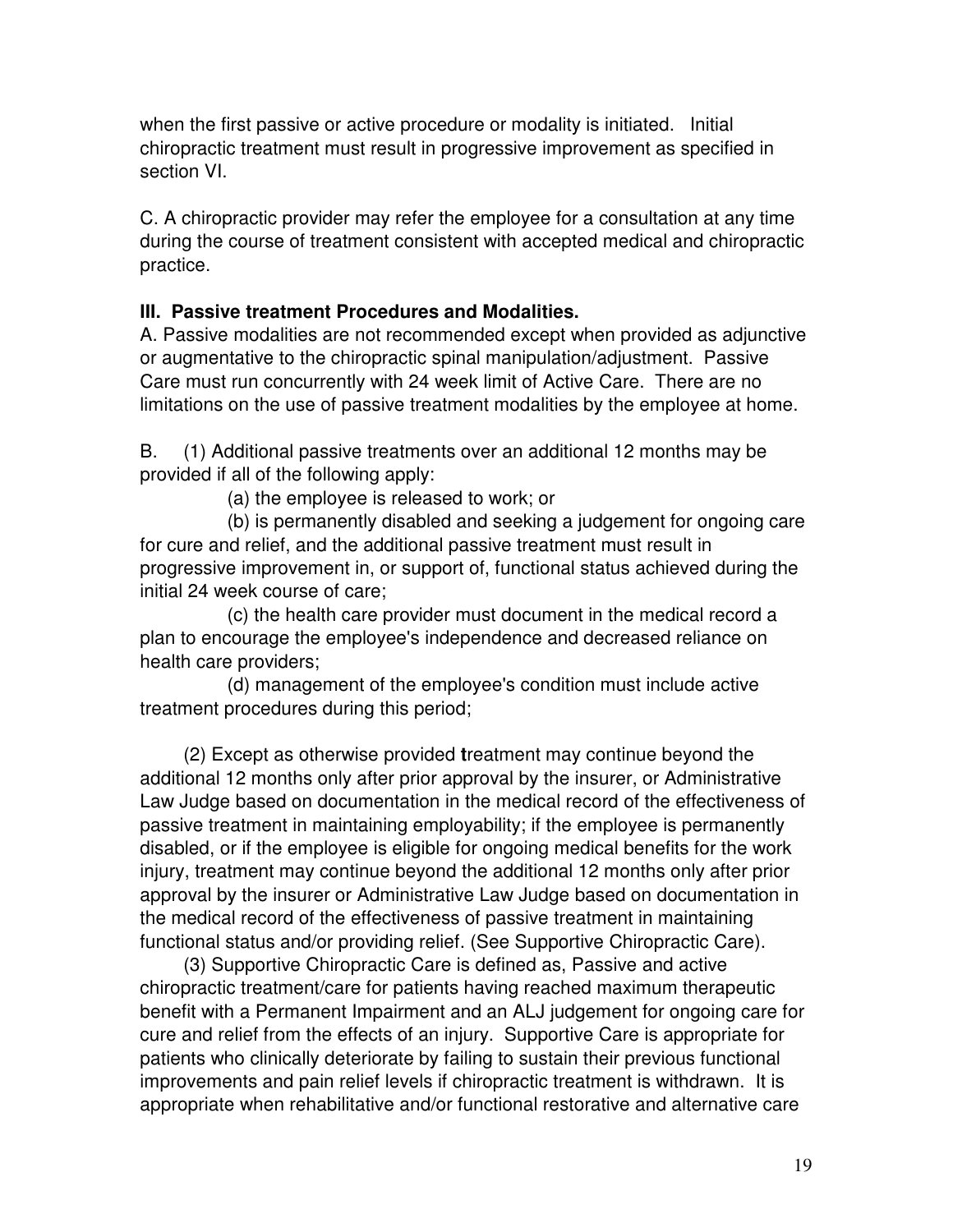options, including home based self care and lifestyle modifications are being attempted.

 (a) Periodic trials of chiropractic treatment withdrawal should be made every 3 months the first year; every 6 months the second year, and annually, thereafter.

 (b) The withdrawal should be attempted for a period equal to twice the current treatment interval, unless significant clinical deterioration occurs before.

 (c) Documentation of functional and pain deterioration is required to establish the need for continued supportive care. Currently accepted pain scale and functional outcome assessment instruments should be completed on a regular basis to establish the functional and pain relief gains maintained with supportive care; and be completed to document any deterioration due to the withdrawal of care.

 (d) The goal of supportive care is to achieve the maximum interval between treatments with patient self care strategies such as activity modification and home exercise.

C. Adjustment or manipulation of joints includes chiropractic adjustments or manipulations:

 (1) maximum treatment frequency, up to five times per week for the first one to two weeks with an anticipated decreasing frequency thereafter as patient progress warrants; and

(2) maximum treatment duration, 24 weeks.

D. Thermal treatment includes all superficial and deep heating and cooling modalities. Superficial thermal modalities include hot packs, hot soaks, hot water bottles, hydrocollators, heating pads, ice packs, cold soaks and infrared. Deep thermal modalities include diathermy, ultrasound, and microwave.

(1) Treatment given in a clinical setting:

 (a) Deep thermal modalities only: maximum treatment frequency, up to five times per week for the first one to two weeks with an anticipated decreasing frequency thereafter as patient progress warrants; and

 (b) maximum treatment duration, 6 weeks of treatment in a clinical setting and only if given in conjunction with chiropractic adjustment/manipulation; unless provided in conjunction with, and to facilitate the active treatment procedure of supervised exercise in IV. D. 1).

 (2) Home use of superficial thermal modalities may be prescribed at any time during the course of treatment. Home use may only involve hot packs, hot soaks, hot water bottles, hydrocollators, heating pads, ice packs, and cold soaks which can be applied by the patient without health care provider assistance. Home use of thermal modalities does not require any special training or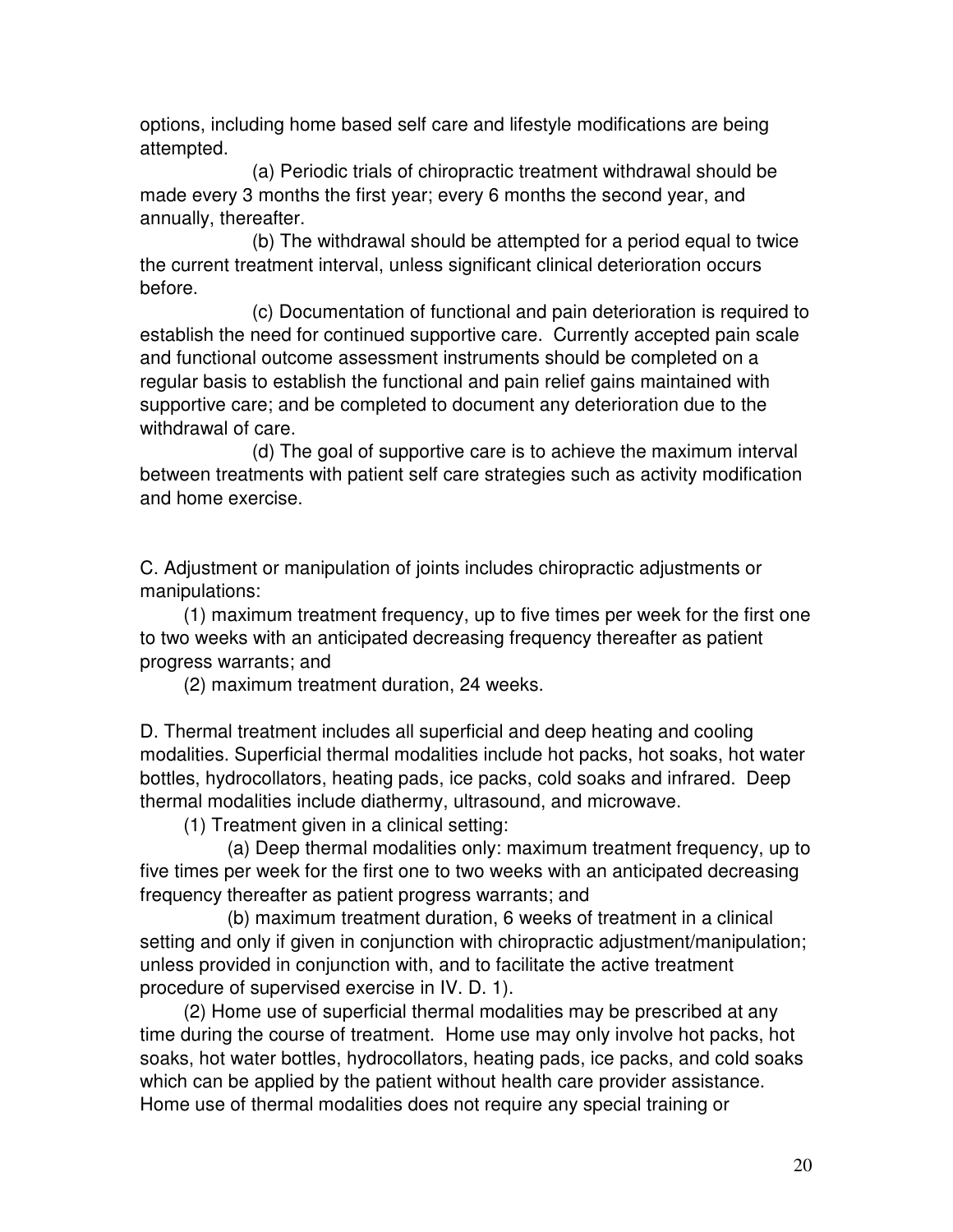monitoring, other than that usually provided by the health care provider during an office visit.

E. Electrical muscle stimulation includes galvanic stimulation, TENS, interferential, and microcurrent techniques.

(1) Treatment given in a clinical setting:

 (a) maximum treatment frequency, up to five times per week for the first one to two weeks decreasing in frequency thereafter; and

 (b) maximum treatment duration, 6 weeks of treatment in a clinical setting and only if given in conjunction with chiropractic adjustment/manipulation; unless provided in conjunction with, and to facilitate the active treatment procedure of supervised exercise in IV. D. 1).

 (2) Home use of an electrical stimulation device may be prescribed at any time during a course of treatment. Initial use of an electrical stimulation device must be in a supervised setting in order to ensure proper electrode placement and patient education:

(a) time for patient education and training, one to three sessions; and

 (b) patient may use the electrical stimulation device for one month, at which time effectiveness of the treatment must be reevaluated by the health care provider before continuing home use of the device.

F. Mechanical traction:

(1) Treatment given in a clinical setting:

 (a) maximum treatment frequency, up to three times per week for the first one to two weeks with an anticipated decreasing frequency thereafter as patient progress warrants; and

 (b) maximum treatment duration, 6 weeks in a clinical setting but only if used in conjunction with chiropractic adjustment/manipulation.

 (2) Home use of a mechanical traction device may be prescribed as followup to use of traction in a clinical setting if it has proven to be effective treatment and is expected to continue to be effective treatment. Initial use of a mechanical traction device must be in a supervised setting in order to ensure proper patient education:

 (a) time for patient education and training, one session and one followup; and

 (b) patient may use the mechanical traction device for one month, at which time effectiveness of the treatment must be reevaluated by the health care provider before continuing home use of the device.

G. Acupuncture and Non-Acupuncture Dry Needling treatments. Endorphin-mediated analgesic therapy includes classic acupuncture and acupressure and Dry Needling techniques:

(1) maximum treatment frequency, up to three times per week for one to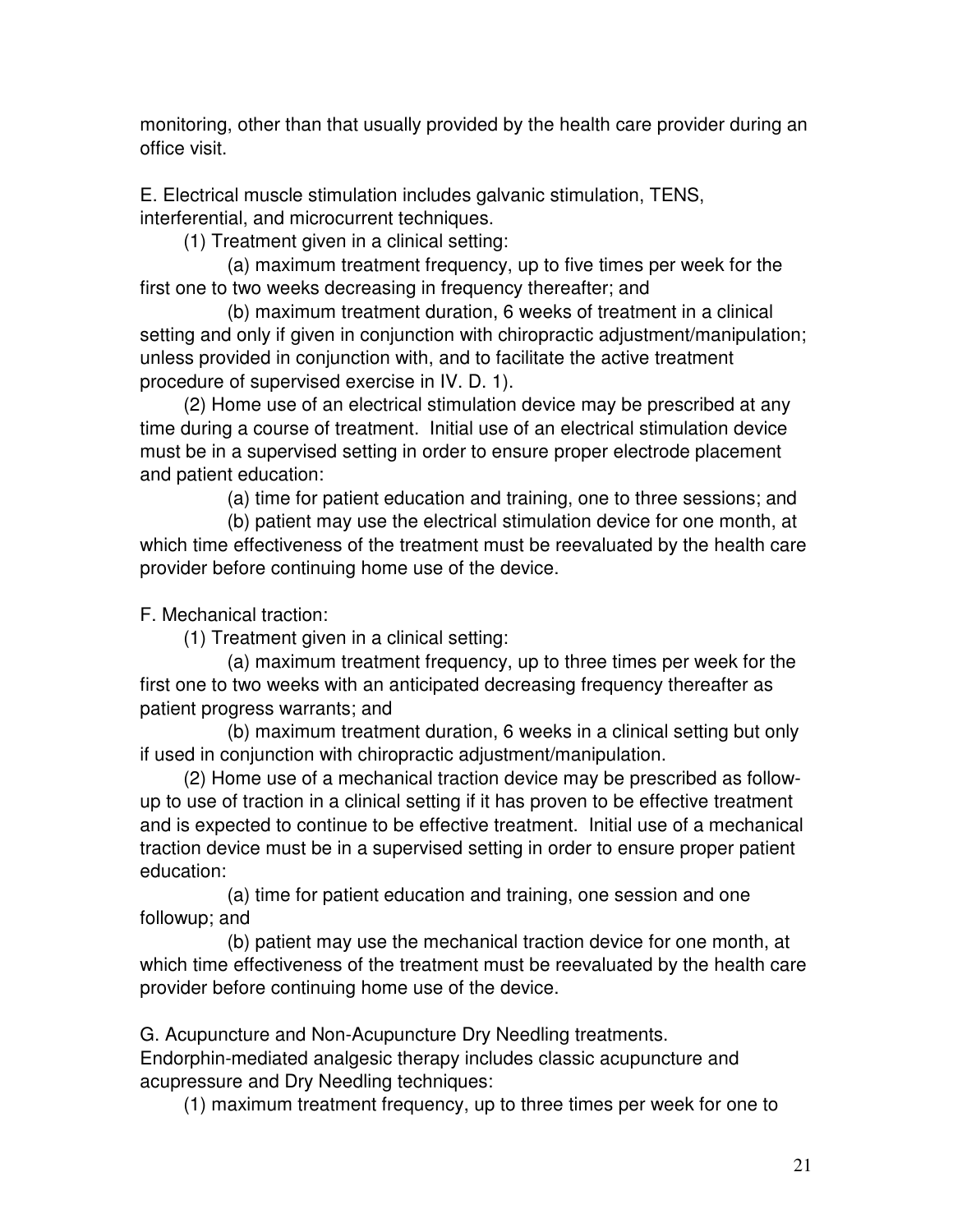two weeks with an anticipated decreasing frequency thereafter as patient progress warrants; and

(2) maximum treatment duration, 12 weeks.

H. Manual therapy includes soft tissue and joint mobilization, therapeutic massage, and manual traction:

 (1) maximum treatment frequency, up to five times per week for the first one to two weeks with an anticipated decreasing frequency thereafter as patient progress warrants; and

(2) maximum treatment duration, 24 weeks.

I. Bedrest. Prolonged restriction of activity and immobilization are detrimental to a patient's recovery. Bedrest should not be prescribed for more than 3 days without documentation of unusual complications or co-morbidities.

J. Spinal braces and other movement-restricting appliances. Bracing required for longer than two weeks must be accompanied by active muscle strengthening exercise to avoid deconditioning and prolonged disability:

 (1) treatment frequency, limited to intermittent use during times of increased physical stress or prophylactic use at work; and

(2) maximum continuous duration, 6 weeks.

K. Therapeutic Massage:

 (1) maximum treatment frequency, up to five times per week for the first one to two weeks with an anticipated decreasing frequency thereafter as patient progress warrants; and

(2) maximum treatment duration, 24 weeks.

#### **IV. Active Treatment Procedures.**

Active treatment must be used as set forth in items A to D. Use of the 24 weeks of active treatment may or may not run concurrently with the limitation on passive treatment modalities so long as the maximum duration or number of sessions for the active modality is not exceeded and total treatment duration (Active plus Passive) does not exceed 24 weeks.

A. Education must teach the patient about pertinent anatomy and physiology as it relates to spinal function for the purpose of injury prevention. Education may include training on posture, biomechanics, and relaxation. The maximum number of sessions is 12 visits, which includes an initial education and training session, and eleven follow-up visits. Education should begin within the first week and no later than the second week of chiropractic care.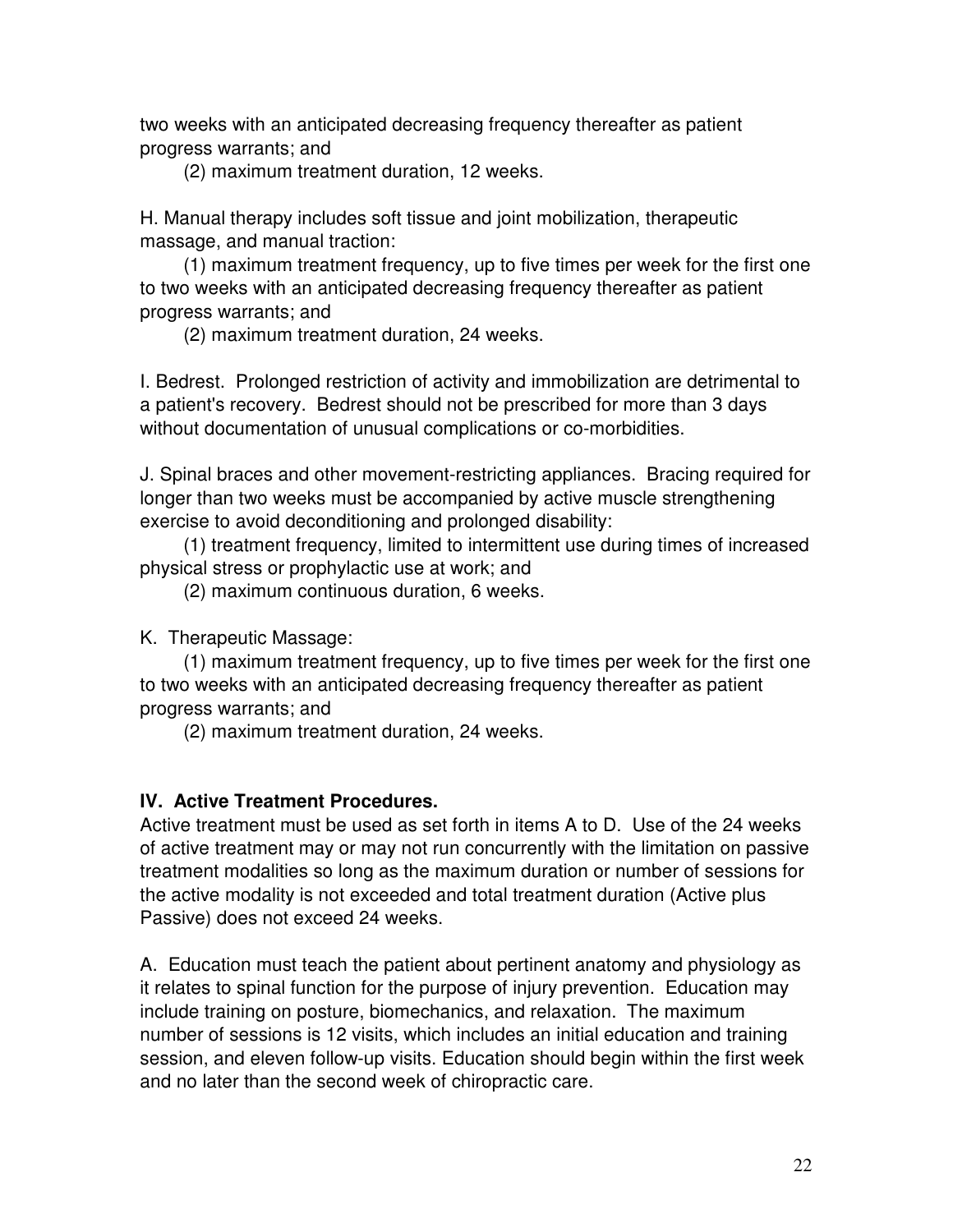B. Posture and work method training must instruct the patient in the proper performance of job activities. Topics include proper positioning of the trunk, neck, and arms, use of optimum biomechanics in performing job tasks, and appropriate pacing of activities. Methods include didactic sessions, demonstrations, and simulated work tasks. The maximum number of sessions is six visits.

C. Worksite analysis and modification must examine the patient's work station, tools, and job duties. Recommendations are made for the alteration of the work station, selection of alternate tools, modification of job duties, and provision of adaptive equipment. The maximum number of treatments is six visits.

D. Exercise, (Therapeutic Exercise, Neuromuscular Re-education and Therapeutic Activities) which is important to the success of an initial nonsurgical treatment program and a return to normal activity, must include active patient participation in activities designed to increase flexibility, strength, endurance, or muscle relaxation. Exercise must, at least in part, be specifically aimed at the musculature of the lumbosacral spine. While aerobic exercise and extremity strengthening may be performed as adjunctive treatment, this shall not be the primary focus of the exercise program. Exercises must be evaluated to determine if the desired goals are being attained. Strength, flexibility, and endurance must be objectively measured. While the provider may objectively measure the treatment response as often as necessary for optimal care, after the initial evaluation the health care provider may not bill for the tests sooner than two weeks after the initial evaluation and monthly thereafter. Subitems (1) and (2) govern supervised and unsupervised exercise.

 (1) Supervised exercise. One goal of an exercise program must be to teach the patient how to maintain and maximize any gains experienced from exercise. Self-management of the condition must be promoted:

 (a) maximum treatment frequency, three times per week for four weeks, with an anticipated decreasing frequency thereafter as patient progress warrants; and

(b) maximum duration, 24 weeks.

 (c) must begin no later than six weeks after initiating Passive Care. If initiated in the sixth week of Passive Care the Active Care may continue for 18 weeks.

 (d) Active care may not continue for more than 24 weeks , except as provided for in Section IX.

 (2) Unsupervised exercise must be provided in the least intensive setting appropriate to the goals of the exercise program, and may supplement or follow the period of supervised exercise:

 (a) maximum treatment frequency, up to 12 visits for instruction and monitoring; and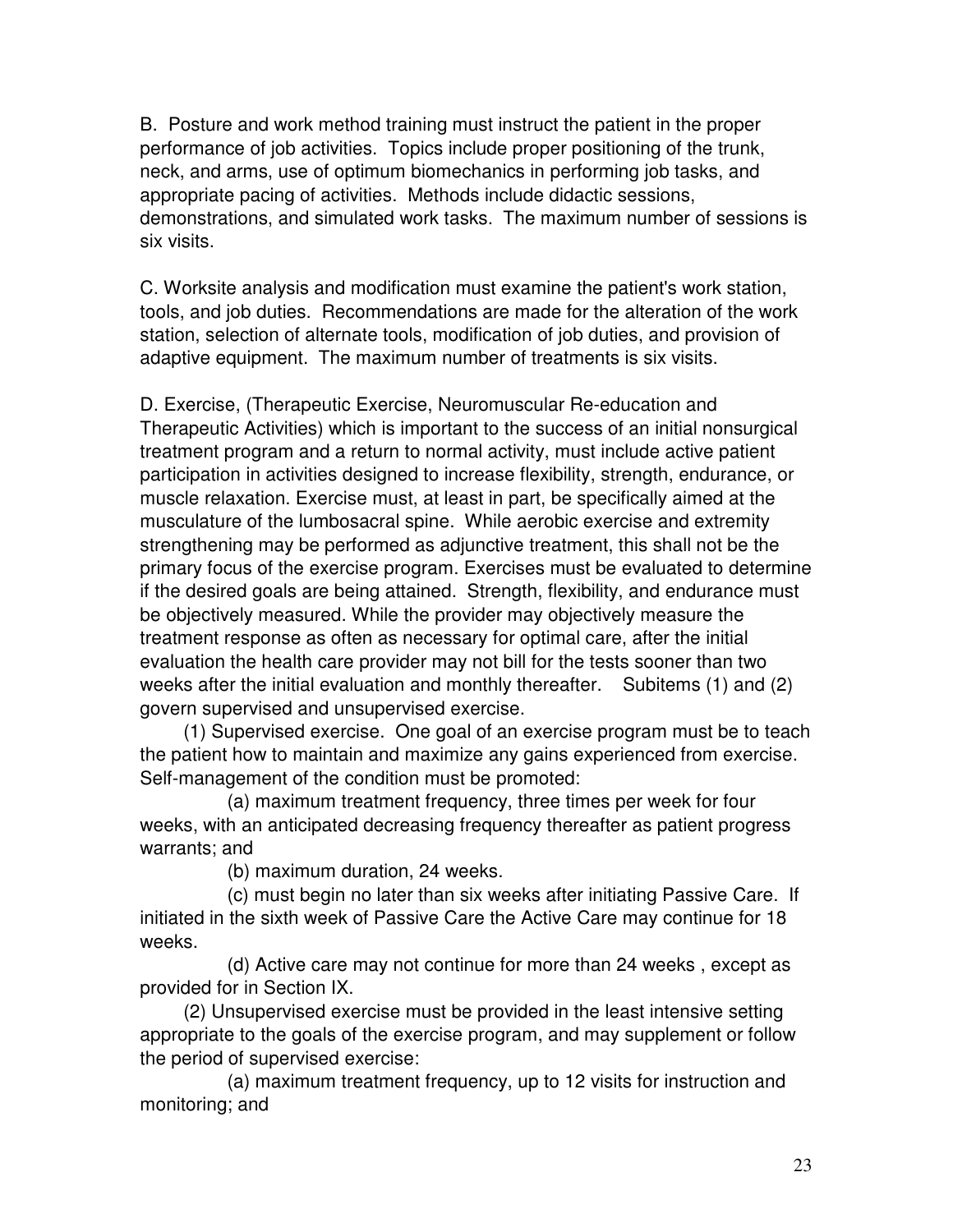(b) there is no limit on the duration or frequency of exercise at home.

E. Additional active treatments over an additional 12 months may be provided if all of the following apply:

 (a) the employee is released to return to work or is permanently disabled and seeking a judgement for ongoing care for cure and relief, and the additional treatment must be documented every 4 weeks to result in progressive improvement in, or support of, functional status achieved during the initial 24 weeks of care;

 (b) the treatment may or may not be given on a regularly scheduled basis;

 (c) the health care provider must document in the medical record a plan to encourage the employee's independence and decreased reliance on health care providers;

 (d) management of the employee's condition must include active treatment modalities during this period;

#### **V. Chronic management.**

Chronic management of low back problems must be provided according to the parameters of section IX**.** Supportive Chiropractic Care is defined as Passive and active chiropractic treatment/care for the chronic management of patients having reached maximum therapeutic benefit with a Permanent Impairment and an ALJ judgement for ongoing care for cure and relief of the effects of a work related injury. Supportive Care is appropriate for patients who clinically deteriorate by failing to sustain their previous functional improvements and pain relief levels if chiropractic treatment is withdrawn. It is appropriate when rehabilitative and/or functional restorative and alternative care options, including home based self care and lifestyle modifications are being attempted.

 (a) Periodic trials of chiropractic treatment withdrawal should be made every 3 months the first year; every 6 months the second year, and annually, thereafter.

 (b) The withdrawal should be attempted for a period equal to twice the current treatment interval, if tolerated. (i.e., a patient being treated every 4 weeks should attempt an 8 week withdrawal of care.)

 (c) Documentation of functional and pain deterioration is required to establish the need for continued supportive care. Currently accepted pain scale and functional outcome assessment instruments should be completed on a regular basis to establish the functional and pain relief gains; and be completed to document any deterioration due to the withdrawal of care.

 (d) The goal of supportive care is to achieve the maximum interval between treatments with patient self care strategies such as activity modification and home exercise.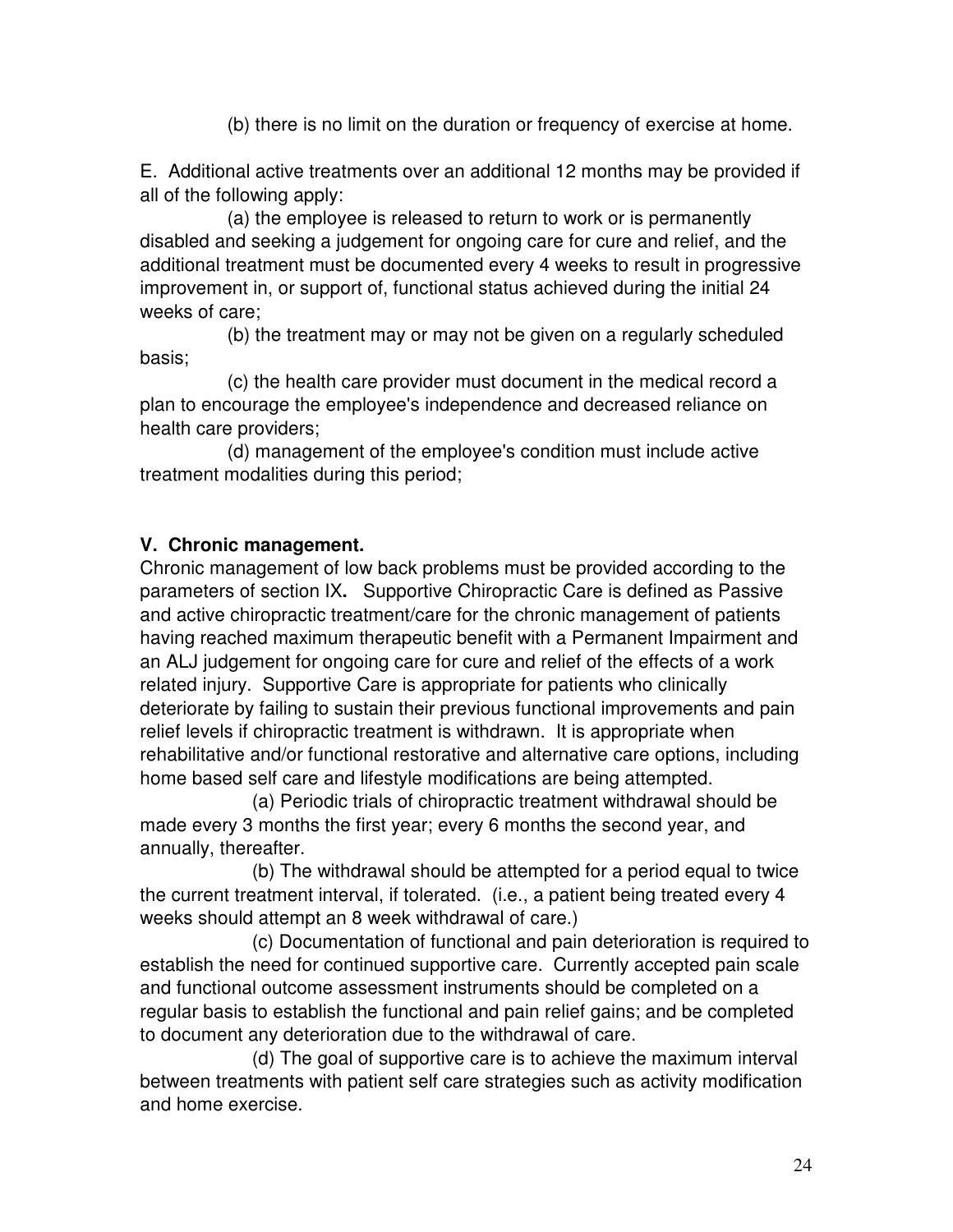(e) The purpose of Supportive Care chronic management is twofold: the patient should be made as independent as possible of health care providers in the ongoing care of a chronic condition; and the patient should be returned to, or maintain, the highest functional status reasonably possible.

#### **VI. Evaluation of treatment by chiropractic provider.**

The health care provider must evaluate whether the treatment is medically necessary, and must evaluate whether chiropractic treatment is resulting in progressive improvement as specified in items A to C; and it must be documented according to the Record Keeping standards of KRS 312 no later than 4 weeks after the initiation of active or passive chiropractic care and at least every 4 weeks thereafter:

 A. the employee's subjective complaints are progressively improving, as evidenced by documentation in the medical record of decreased distribution, frequency, duration, use of pain relievers, or intensity of symptoms;

 B. the objective clinical findings are progressively improving, as evidenced by documentation in the medical record of resolution or objectively measured improvement in physical signs of the injury; and

 C. the employee's daily activity functional status, including vocational activity, is progressively improving, as evidenced by documentation in the medical record, or successive reports of work ability, of less restrictive limitations on activity.

If there is not progressive improvement in at least two items of items A to C, the current treatment plan must be significantly modified or discontinued, or the provider must reconsider the diagnosis.

 D. For therapeutically necessary care, provider behavior is an important component in all performance measures. Management of an injury episode has only three potential courses:

1) the patient progress is similar to expectations;

 2) the patient's progress is below expectations and the provider has appropriately initiated diagnostic or therapeutic strategies in response; or

 3) the progress of the patient's recovery is below expectations and appropriate action has not been taken.

Appropriate processes of care include documentation of complicating factors, setting realistic treatment and recovery goals and modifying treatment and diagnostics in response to slow progress. Where appropriate process is or has been followed, then provider decision-making should not be questioned.

#### **VII. Specific treatment parameters for radicular pain, with or without regional low back pain, with no or static neurologic deficits.**

 A. Chiropractic treatment is appropriate for all patients with radicular pain, with or without regional low back pain, with no or static neurologic deficits and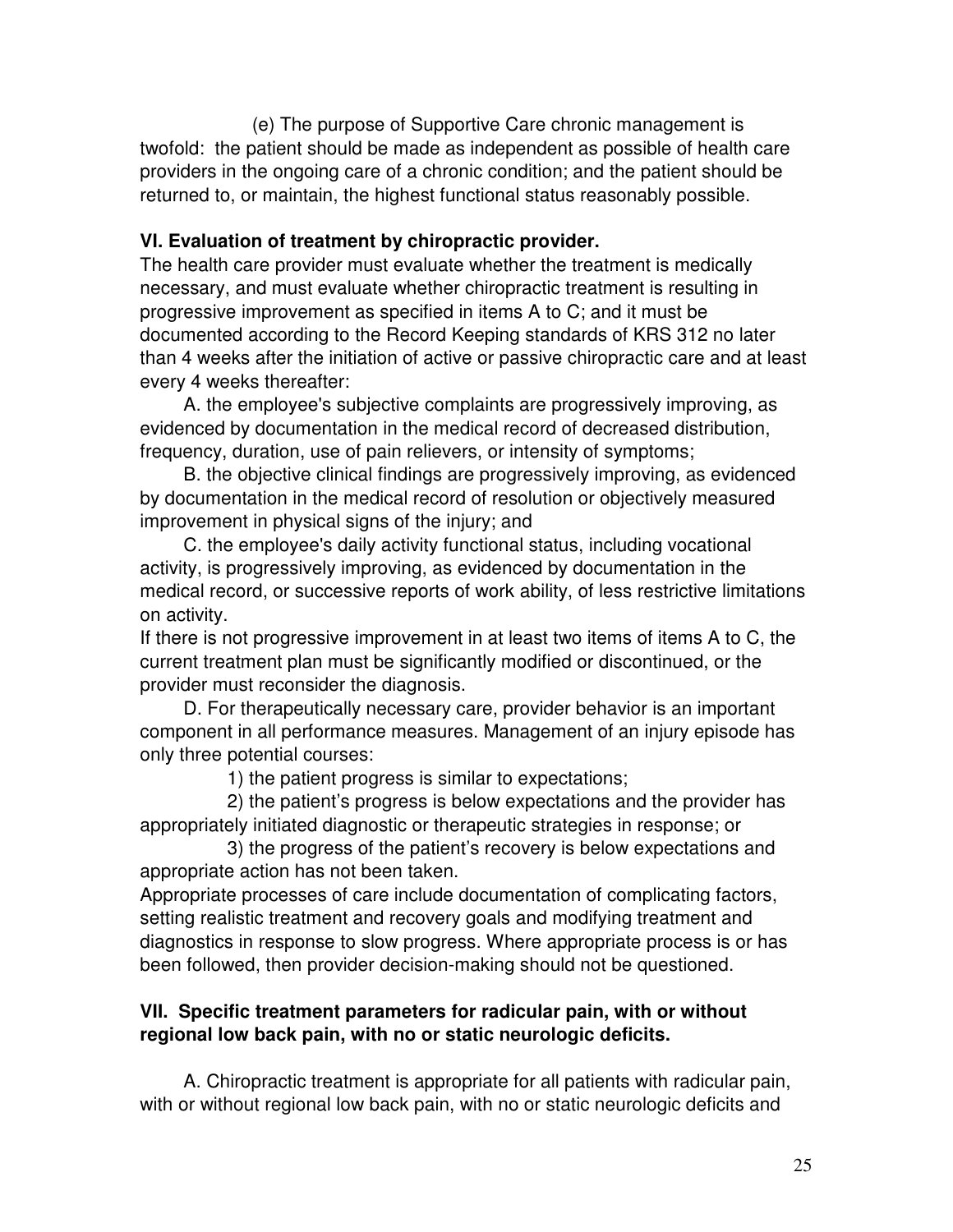may be the first phase of treatment or may follow any other form of treatment.

 B. Surgical evaluation or chronic management is indicated if the patient continues with symptoms and physical findings after the course of initial 24 weeks of chiropractic care, and if the patient's condition prevents the resumption of the regular activities of daily life including regular vocational activities.

 C. If the patient continues with symptoms and objective physical findings after surgical therapy has been rendered, the patient refused surgical therapy, or the patient was not a candidate for surgical therapy, and if the patient's condition prevents the resumption of the regular activities of daily life including regular vocational activities, the patient may be presumed to be a candidate for chiropractic treatment.

#### **VIII. Specific treatment parameters for cauda equina syndrome and for radicular pain, with or without regional low back pain, with progressive neurologic deficits.**

 A. Patients with cauda equina syndrome or with radicular pain, with or without regional low back pain, with progressive neurologic deficits require immediate or emergency surgical evaluation at any time they become evident during the course of the overall treatment. The decision to proceed with surgical evaluation is made by the chiropractic provider based on the type of neurologic changes observed, the severity of the changes, and the rate of progression of the changes. Referral for surgical evaluation, if indicated, may be made at any time during the course of treatment. Surgical evaluation and surgery shall be provided within the parameters of the ODG Guidelines.

 B. If the patient continues with symptoms and objective physical findings after surgical therapy has been rendered or the patient refuses surgical therapy or the patient was not a candidate for surgical therapy, and if the patient's condition prevents the resumption of the regular activities of daily life including regular vocational activities, then the patient may be a candidate for a course of passive care, active care and/or chronic management. Any course or program of chronic management for patients with radicular pain, with or without regional back pain, with foot drop or progressive neurologic changes at first presentation must first meet the parameters of the ODG Guidelines.

#### **IX. CHRONIC MANAGEMENT/SUPPORTIVE CHIROPRACTIC CARE.**

If a patient continues with symptoms and physical findings after all appropriate initial nonsurgical or surgical treatment has been rendered, and if the patient's condition prevents the resumption of the regular activities of daily life including regular vocational activities, then the patient may be a candidate for Supportive Chiropractic Care chronic management. Supportive Chiropractic Care is defined as, Passive and Active chiropractic treatment/care for the chronic management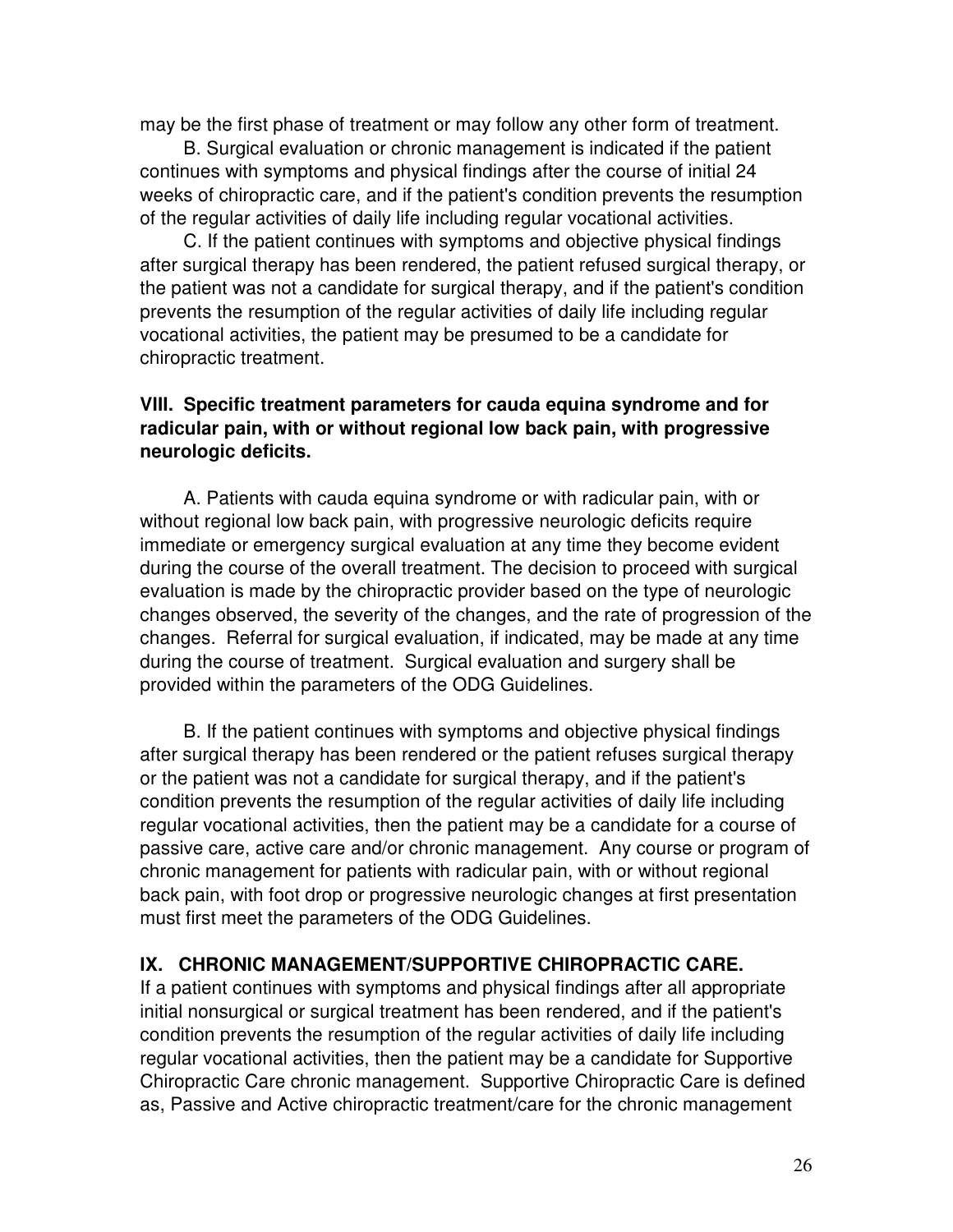of patients having reached maximum therapeutic benefit with a Permanent Impairment and an ALJ judgement for ongoing care for cure and relief from the effects of a work related injury. Supportive Care is appropriate for patients who clinically deteriorate by failing to sustain their previous functional improvements and pain relief levels if chiropractic treatment is withdrawn. It is appropriate when rehabilitative and/or functional restorative and alternative care options, including home based self care and lifestyle modifications are being attempted.

 (a) Periodic trials of chiropractic treatment withdrawal should be made every 3 months the first year; every 6 months the second year, and annually, thereafter.

 (b) The withdrawal should be attempted for a period equal to twice the current treatment interval, if tolerated. (i.e., a patient being treated every 4 weeks should attempt an 8 week withdrawal of care.)

 (c) Documentation of functional status and pain deterioration is required to establish the need for continued supportive care. Currently accepted pain scale and functional outcome assessment instruments or other documentation should be completed on a regular basis to establish the functional and pain relief gains; and be completed to document any deterioration due to the withdrawal of care.

 (d) The goal of supportive care is to achieve the maximum interval between treatments with patient self care strategies such as activity modification and home exercise.

 (e) The purpose of Supportive Care chronic management is threefold: the patient should be made as independent as possible of health care providers in the ongoing care of a chronic condition; and the patient should be returned to, or maintain, the highest functional status reasonably possible and treatment should provide relief from the effects of an injury.

 A. Personality or psychological evaluation may be indicated for patients who are candidates for chronic management. The treating health care provider may perform this evaluation or may refer the patient for consultation with another health care provider in order to obtain a psychological evaluation. These evaluations may be used to assess the patient for a number of psychological conditions which may interfere with recovery from the injury. Since more than one of these psychological conditions may be present in a given case, the health care provider performing the evaluation must consider all of the following:

(1) Is symptom magnification occurring?

 (2) Does the patient exhibit an emotional reaction to the injury, such as depression, fear, or anger, which is interfering with recovery?

 (3) Are there other personality factors or disorders which are interfering with recovery?

(4) Is the patient chemically dependent?

(5) Are there any interpersonal conflicts interfering with recovery?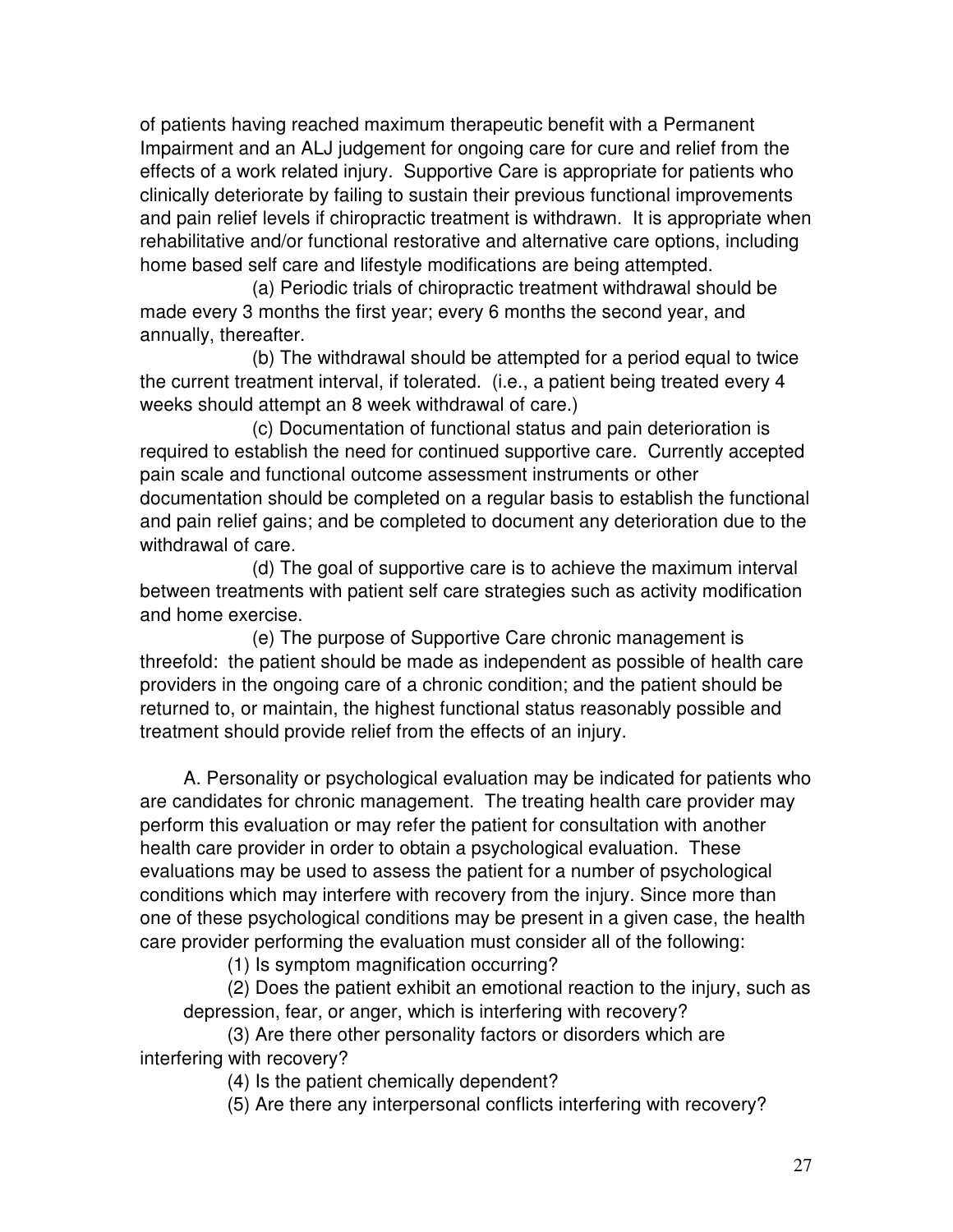(6) Does the patient have a chronic pain syndrome or psychogenic

pain?

 (7) In cases in which surgery is a possible treatment, are psychological factors likely to interfere with the potential benefit of the surgery?

 B. Any of the chronic management modalities may be used singly or in combination as part of a program of chronic management.

 C. No further diagnostic evaluation is indicated unless there is the development of symptoms or clinical findings which would in themselves warrant diagnostic evaluation.

#### **X. Departures from parameters.**

A departure from a parameter that limits the duration or type of treatment may be appropriate in any one of the circumstances specified in items A to E. The health care provider must provide notification of the departure.

A. Where there is a documented medical complication (see Section XIII).

 B. Where previous chiropractic treatment provided by a previous provider did not meet the requirements of this parameter.

 C. Where the treatment is necessary to assist the employee in the initial return to work where the employee's work activities place stress on the part of the body affected by the work injury. The health care provider must document in the medical record the specific work activities that place stress on the affected body part, the details of the treatment plan and treatment delivered on each visit, the employee's response to the treatment, and efforts to promote employee independence in the employee's own care to the extent possible so that prolonged or repeated use of health care providers and medical facilities is minimized.

 D. Where the treatment continues to meet two of the following three criteria, as documented in the medical record:

 (1) the employee's subjective complaints of pain are progressively improving as evidenced by documentation in the medical record of decreased distribution, frequency, or intensity of symptoms;

 (2) the employee's objective clinical findings are progressively improving, as evidenced by documentation in the medical record of resolution or objectively measured improvement in physical signs of injury; and

 (3) the employee's daily activity functional status including vocational activities, is objectively improving as evidenced by documentation in the medical record, or successive reports of work ability, of less restrictive limitations on activity.

E. Where there is a documented incapacitating exacerbation of the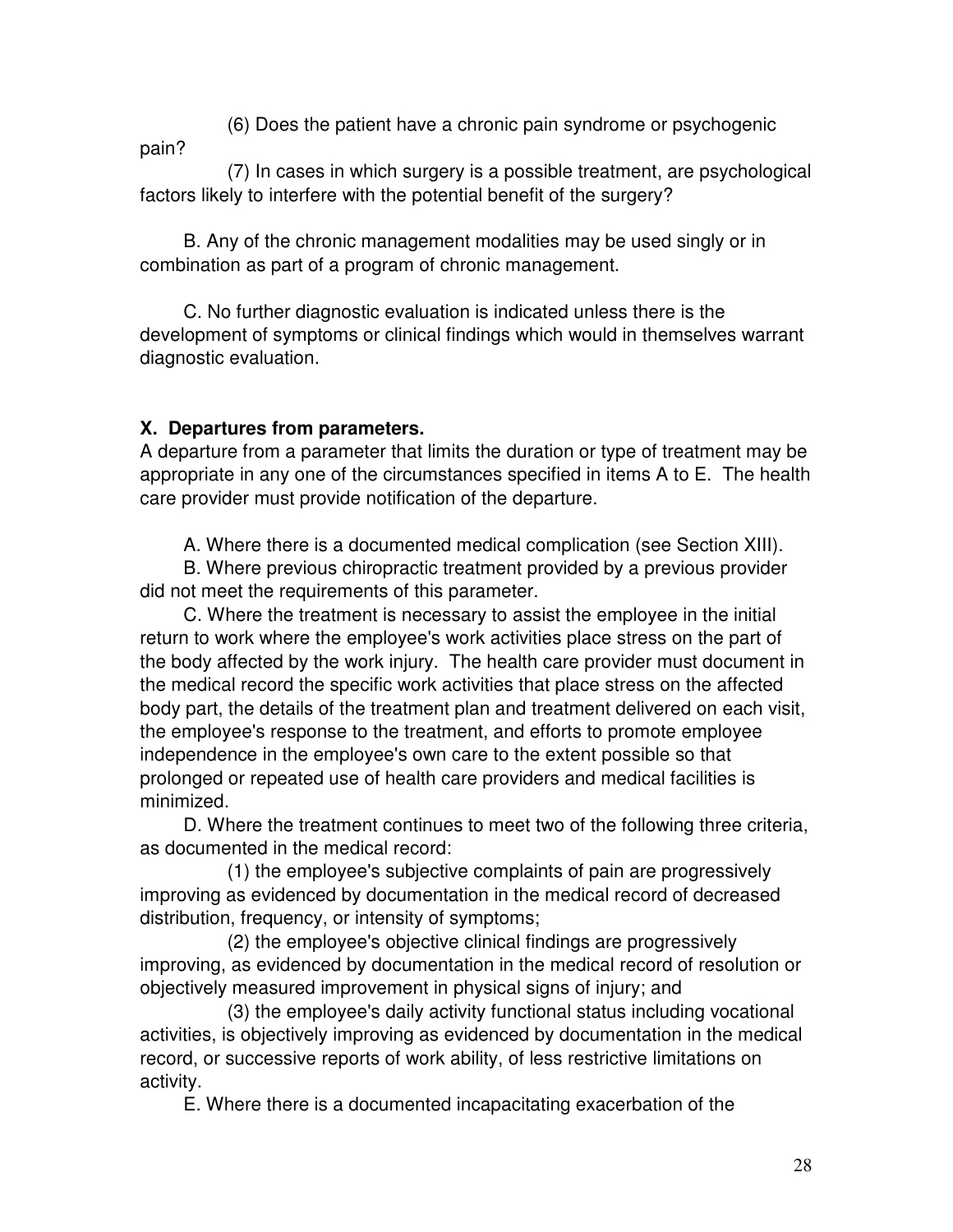employee's condition. However, additional treatment for the incapacitating exacerbation may not exceed, and must comply with, the parameters in parts III. and IV.

#### **XI. DEFINITIONS. (To be modified as necessary to conform to current KRS definitions)**

The terms used in this chiropractic guideline have the meanings given them in this part.

A. Active treatment. "Active treatment" means treatment specified in part IV. which requires active patient participation in a therapeutic program to increase flexibility, strength, endurance, or awareness of proper body mechanics.

B. Chronic pain syndrome. "Chronic pain syndrome" means any set of verbal or nonverbal behaviors that:

1. involve the complaint of enduring pain;

2. differ significantly from the patient's preinjury behavior;

3. have not responded to previous appropriate treatment;

 4. are not consistent with a known organic syndrome which has remained untreated; and

5. interfere with physical, psychological, social, or vocational functioning.

C. Condition. A patient's "condition" means the symptoms, physical signs, clinical findings, and functional status that characterize the complaint, illness, or injury related to a current claim for compensation.

D. Emergency treatment. "Emergency treatment" means treatment that is:

 1. required for the immediate diagnosis and treatment of a medical condition that, if not immediately diagnosed and treated, could lead to serious physical or mental disability or death; or

 2. immediately necessary to alleviate severe pain. Emergency treatment includes treatment delivered in response to symptoms that may or may not represent an actual emergency but that is necessary to determine whether an emergency exists.

E. Etiology. "Etiology" means the anatomic alteration, physiologic dysfunction, or other biological or psychological abnormality which is considered a cause of the patient's condition.

F. Functional status. "Functional status" means the ability of an individual to engage in activities of daily living and other social, recreational, and vocational activities.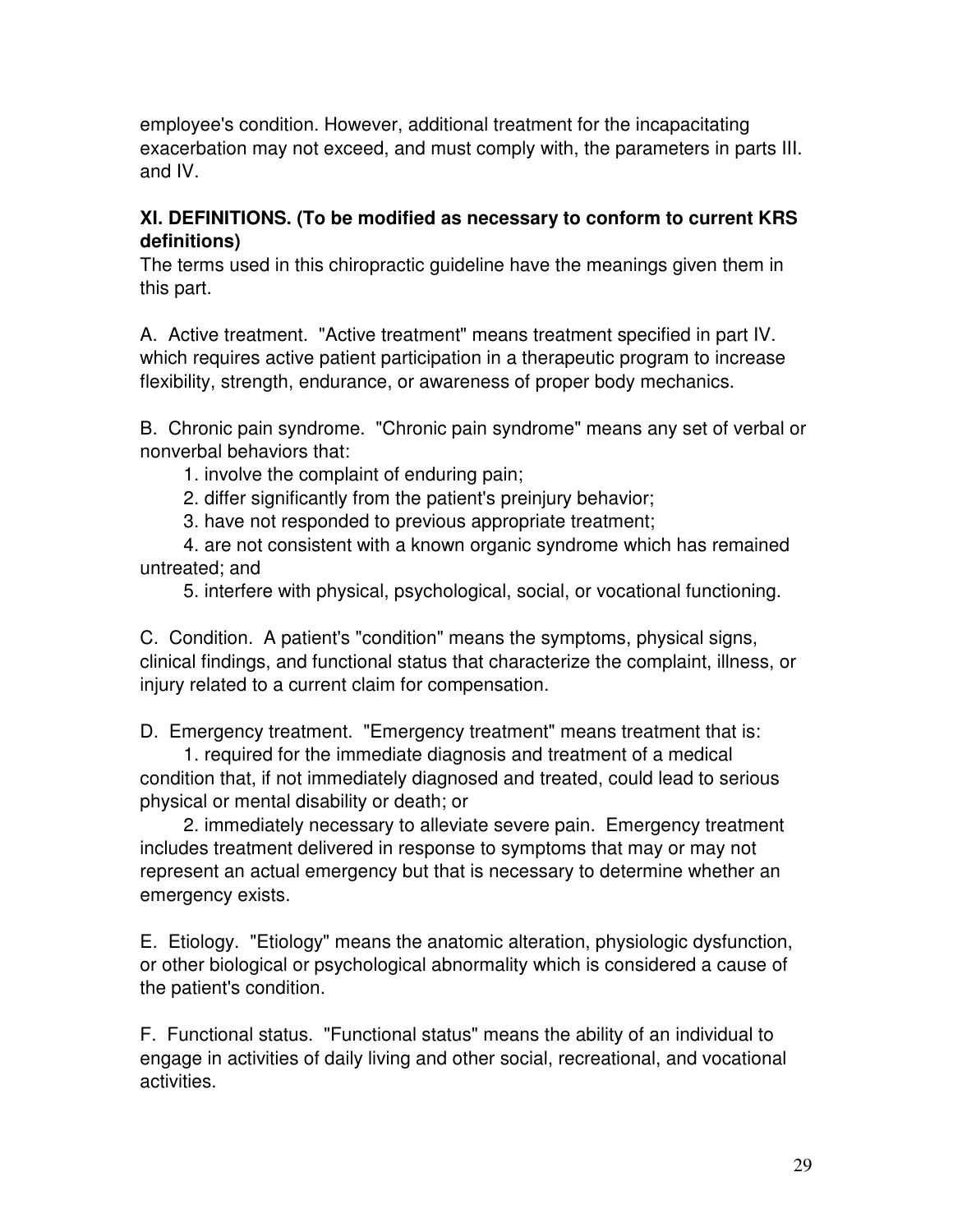G. Initial chiropractic management or treatment. "Initial chiropractic management or treatment" is . treatment provided after an injury that includes passive treatment, active treatment, and durable medical equipment.

H. Medical imaging procedures. A "medical imaging procedure" is a technique, process, or technology used to create a visual image of the body or its function. Medical imaging includes, but is not limited to: X-rays, tomography, angiography, venography, myelography, computed tomography (CT) scanning, magnetic resonance imaging (MRI) scanning, ultrasound imaging, nuclear isotope imaging, PET scanning, and thermography.

I. Medically necessary treatment. "Medically necessary treatment" means those health services for a compensable injury that are reasonable and necessary for the diagnosis and cure or significant relief of a condition consistent with any applicable treatment parameter, the treatment must be reasonable and necessary for the diagnosis or cure and significant relief of a condition consistent with the current accepted standards of practice within the scope of the chiropractor as defined by KRS 312.

The care is presumed to be medically necessary if it conforms to the care defined in the appropriate clinical category and the treatment is resulting in progressive improvement in at least 2 of the 3 specified subitems (1) to (3):

 (1) the employee's subjective complaints of pain or disability are progressively improving, as evidenced by documentation in the medical record of decreased distribution, frequency, duration, or intensity of symptoms;

 (2) the objective clinical findings are progressively improving, as evidenced by documentation in the medical record of resolution or objectively measured improvement in clinical signs of injury; and

 (3) the employee's functional status, especially vocational activities, is progressively improving, as evidenced by documentation in the medical record, or successive reports of work ability, of less restrictive limitations on activity.

J. Neurologic deficit. "Neurologic deficit" means a loss of function secondary to involvement of the central or peripheral nervous system. This may include, but is not limited to, motor loss; spasticity; loss of reflex; radicular or anatomic sensory loss; loss of bowel, bladder, or erectile function; impairment of special senses, including vision, hearing, taste, or smell; or deficits in cognitive or memory function.

 1. "Static neurologic deficit" means any neurologic deficit that has remained the same by history or noted by repeated examination since onset.

 2. "Progressive neurologic deficit" means any neurologic deficit that has become worse by history or noted by repeated examination since onset.

K. Passive treatment. "Passive treatment" is any treatment modality specified in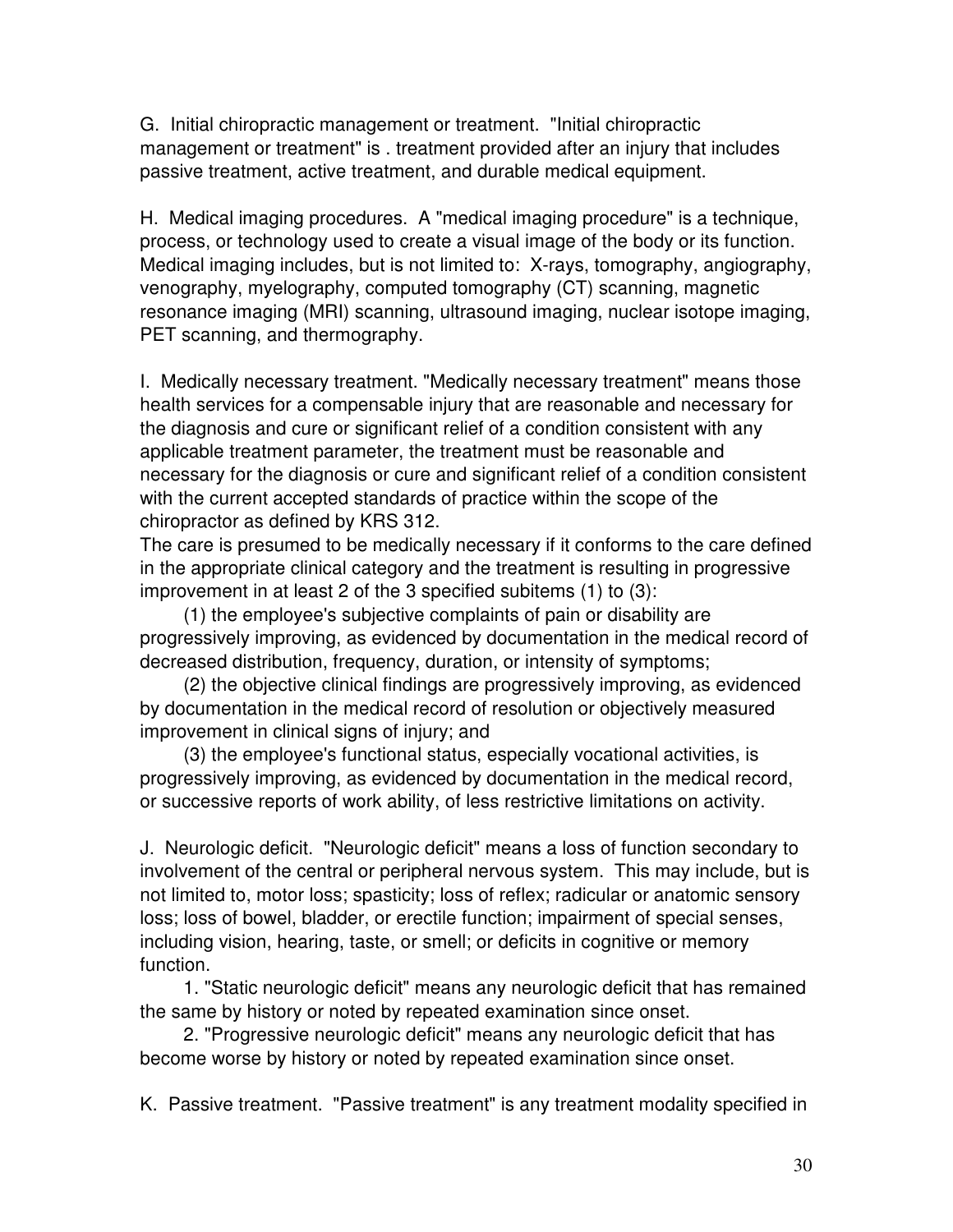part III**.** Passive treatment modalities include bedrest; thermal treatment; traction; acupuncture or other needling techniques; electrical muscle stimulation; braces; manual and mechanical therapy; massage; and adjustments.

L. Supportive Chiropractic Care is defined as, Passive and active chiropractic treatment/care for the chronic management of patients having reached maximum therapeutic benefit with a Permanent Impairment and an ALJ judgement for "ongoing care for cure and/or relief of a work related injury". Supportive Care is appropriate for patients who clinically deteriorate by failing to sustain their previous functional improvements and pain relief levels if chiropractic treatment is withdrawn. It is appropriate when rehabilitative and/or functional restorative and alternative care options, including home based self care and lifestyle modifications are being attempted. Supportive care may be inappropriate when it interferes with other appropriate primary care.

 (a) Periodic trials of chiropractic treatment withdrawal should be made every 3 months the first year; every 6 months the second year, and annually, thereafter.

 (b) The withdrawal should be attempted for a period equal to twice the current treatment interval, if tolerated. (i.e., a patient being treated every 4 weeks should attempt an 8 week withdrawal of care.)

 (c) Documentation of functional and pain deterioration is required to establish the need for continued supportive care. Currently accepted pain scale and functional outcome assessment instruments should be completed on a regular basis to establish the functional and pain relief gains; and be completed to document any deterioration due to the withdrawal of care.

 (d) The goal of supportive care is to achieve the maximum interval between treatments with patient self care strategies such as activity modification and home exercise.

 (e) The purpose of Supportive Care chronic management is threefold: the patient should be made as independent as possible of health care providers in the ongoing care of a chronic condition; and the patient should be returned to, or maintain, the highest functional status reasonably possible and treatment should provide relief from the effects of an injury.

#### **XII. PARAMETERS FOR CHIROPRACTIC IMAGING.**

General principles. All imaging must comply with items A to E. Except for emergency evaluation of significant trauma, a health care provider must document in the medical record an appropriate history and physical examination, along with a review of any existing medical records and laboratory or imaging studies regarding the patient's condition, before ordering any imaging study.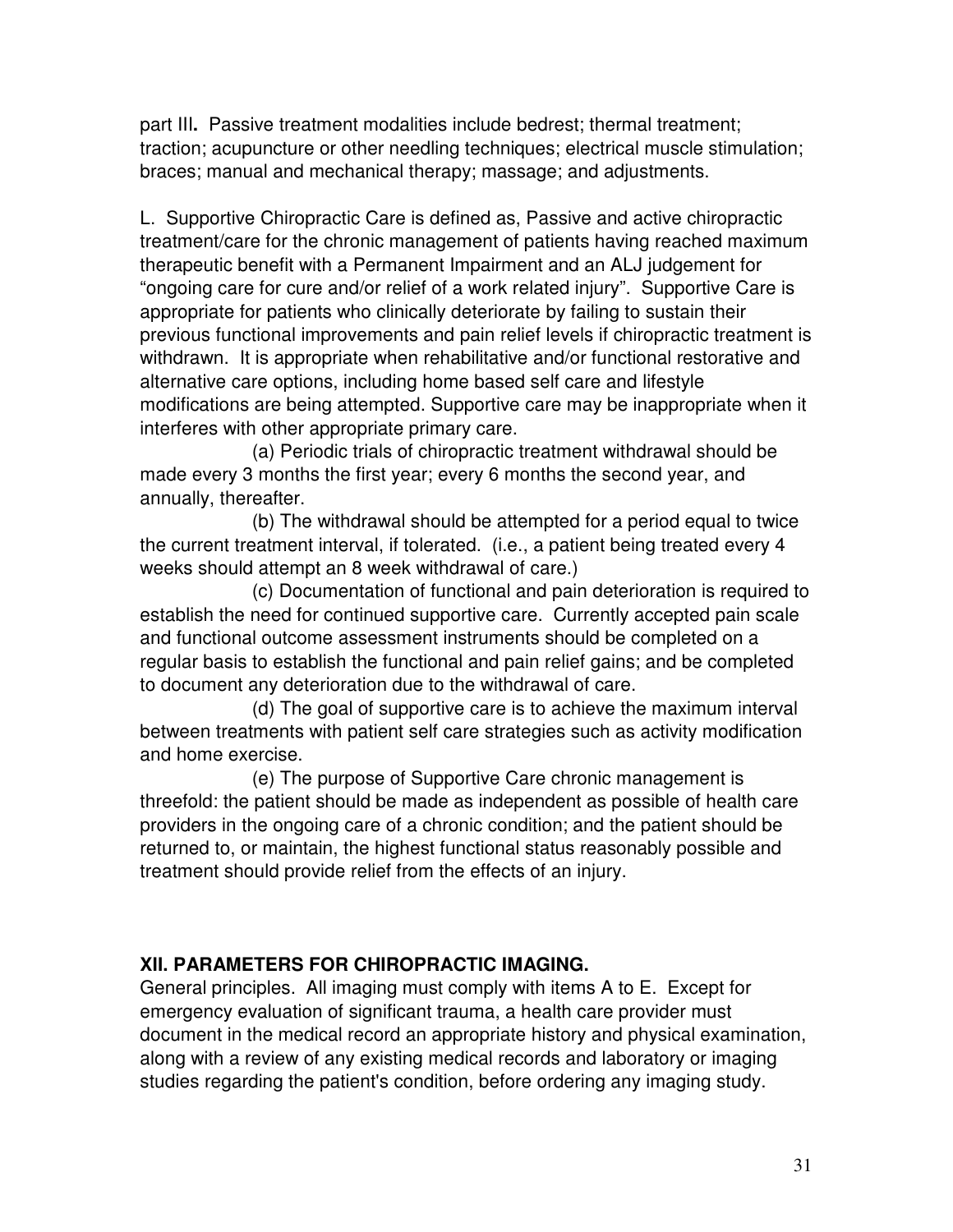A. Effective imaging. A health care provider should initially order the single most effective imaging study for diagnosing the suspected etiology of a patient's condition. No concurrent or additional imaging studies should be ordered until the results of the first study are known and reviewed by the treating health care provider. If the first imaging study is negative, no additional imaging is indicated except for repeat and alternative imaging allowed under items D and E.

B. Appropriate imaging. Imaging solely to rule out a diagnosis not seriously being considered as the etiology of the patient's condition is not indicated.

C. Routine imaging. Imaging on a routine basis is not indicated unless the information from the study is necessary to develop a treatment plan.

D. Repeat imaging. Repeat imaging, of the same views of the same body part with the same imaging modality is not indicated except as follows:

(1) to diagnose a suspected fracture or suspected dislocation;

 (2) to monitor a therapy or treatment which is known to result in a change in imaging findings and imaging of these changes are necessary to determine the efficacy of the therapy or treatment; repeat imaging is not appropriate solely to determine the efficacy of physical therapy or chiropractic treatment;

(3) to follow up a surgical procedure;

 (4) to diagnose a change in the patient's condition marked by new or altered physical findings;

 (5) to evaluate a new episode of injury or exacerbation which in itself would warrant an imaging study; or

 (6) when the treating health care provider and a radiologist from a different practice have reviewed a previous imaging study and agree that it is a technically inadequate study.

 (7) When prior imaging studies are not available to the treating chiropractor after reasonable attempts tot obtain them have been documented.

E. Alternative imaging.

 (1) Persistence of a patient's subjective complaint or failure of the condition to respond to treatment are not legitimate indications for repeat imaging. In this instance an alternative imaging study may be indicated if another etiology of the patient's condition is suspected because of the failure of the condition to improve.

 (2) Alternative imaging is not allowed to follow up negative findings unless there has been a change in the suspected etiology and the first imaging study is not an appropriate evaluation for the suspected etiology.

 (3) Alternative imaging is allowed to follow up abnormal but inconclusive findings in another imaging study. An inconclusive finding is one that does not provide an adequate basis for accurate diagnosis.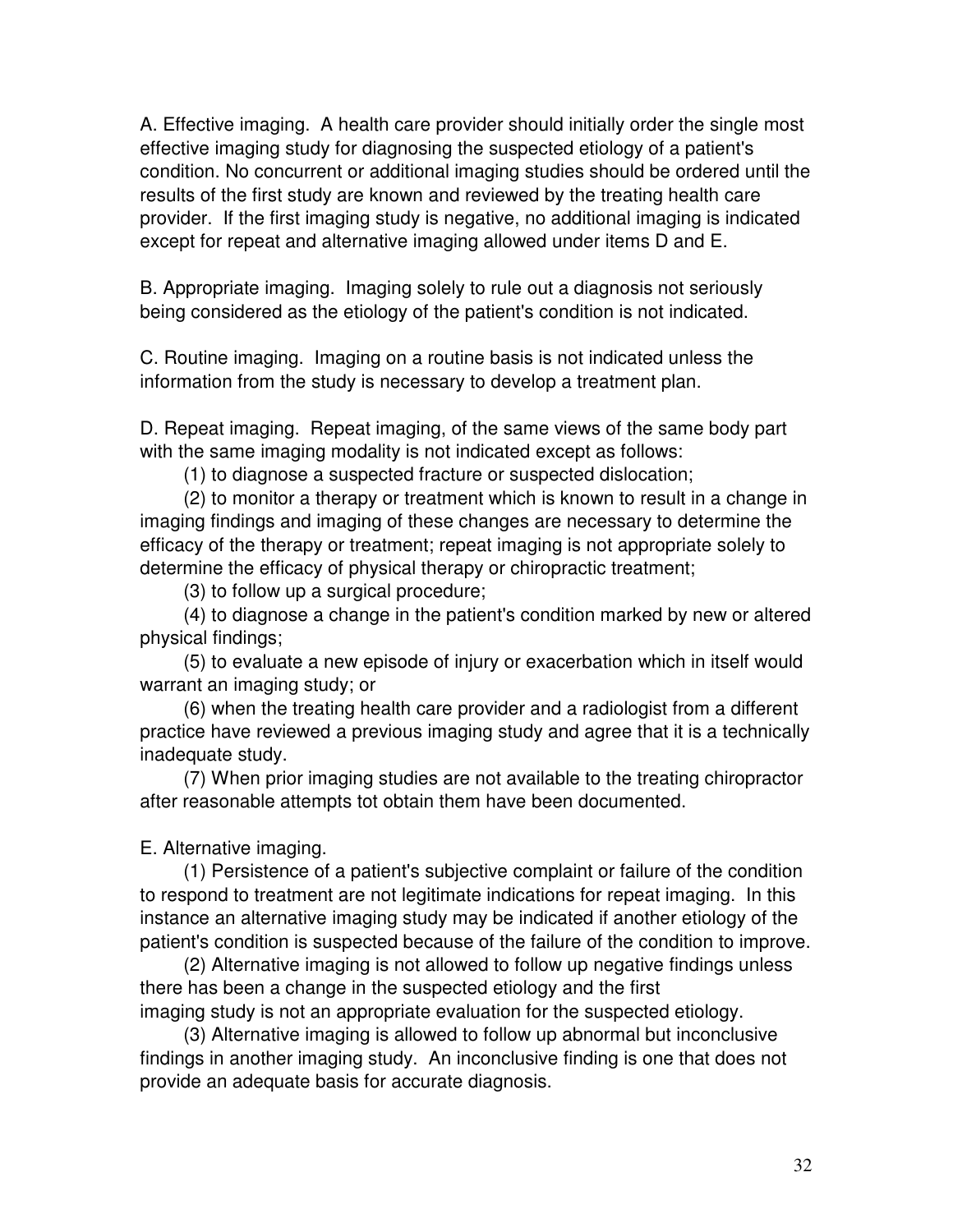Specific imaging procedures for low back pain. Except for the emergency evaluation of significant trauma, a health care provider must document in the medical record an appropriate history and physical examination, along with a review of any existing medical records and laboratory or imaging studies regarding the patient's condition, before ordering any imaging study of the low back.

A. Computed tomography (CT) scanning is indicated any time that one of the following conditions is met:

(1) when cauda equina syndrome is suspected;

(2) for evaluation of progressive neurologic deficit; or

 (3) when bony lesion is suspected on the basis of other tests or imaging procedures.

(4) When MRI is indicated but unavailable or contraindicated.

Except as specified in subitems (1) to (3), CT scanning is not indicated in the first eight weeks after an injury.

Computed tomography scanning is indicated after eight weeks if the patient continues with symptoms and physical findings after the course of initial nonsurgical care and if the patient's condition prevents the resumption of the regular activities of daily life including regular vocational activities.

B. Magnetic resonance imaging (MRI) scanning is indicated any time that one of the following conditions is met:

(1) when cauda equina syndrome is suspected;

(2) for evaluation of progressive neurologic deficit;

 (3) when previous spinal surgery has been performed and there is a need to differentiate scar due to previous surgery from disc herniation, tumor, or hemorrhage; or

(4) suspected discitis.

Except as specified in subitems (1) to (4), MRI scanning is not indicated in the first eight weeks after an injury. Magnetic resonance imaging scanning is indicated after eight weeks if the patient continues with symptoms and physical findings after the course of initial nonsurgical care and if the patient's condition prevents the resumption of the regular activities of daily life including regular vocational activities.

C. Myelography is indicated in the following circumstances:

 (1) may be substituted for otherwise indicated CT scanning or MRI scanning in accordance with items A and B, if those imaging modalities are not locally available;

(2) in addition to CT scanning or MRI scanning, if there are progressive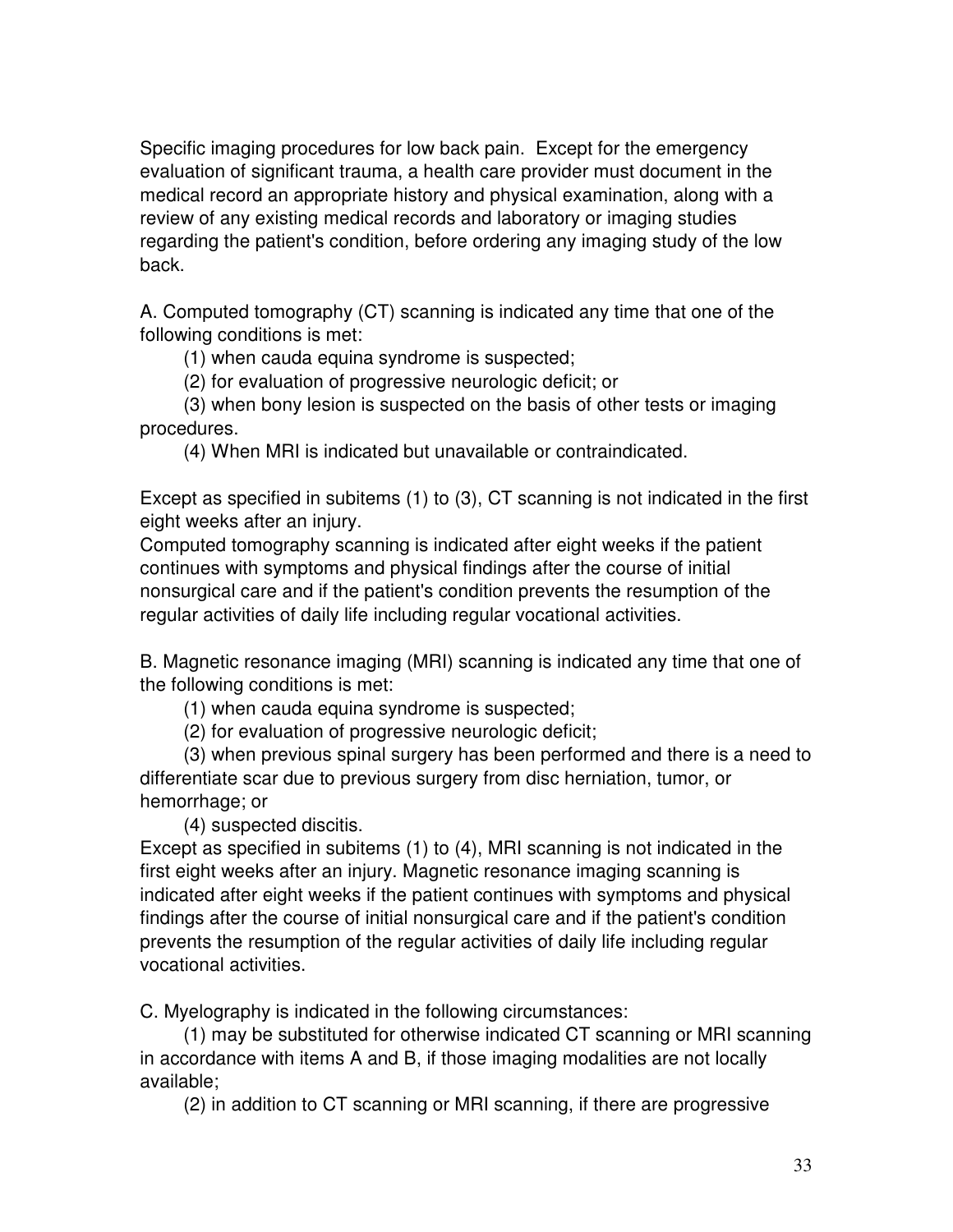neurologic deficits or changes and CT scanning or MRI scanning has been negative; or

 (3) for preoperative evaluation in cases of surgical intervention, but only if CT scanning or MRI scanning have failed to provide a definite preoperative diagnosis.

D. Computed tomography myelography is indicated in the following circumstances:

 (1) the patient's condition is predominantly sciatica, and there has been previous spinal surgery, and tumor is suspected;

 (2) the patient's condition is predominantly sciatica and there has been previous spinal surgery and MRI scanning is equivocal;

 (3) when spinal stenosis is suspected and the CT or MRI scanning is equivocal;

 (4) in addition to CT scanning or MRI scanning, if there are progressive neurologic symptoms or changes and CT scanning or MRI scanning has been negative; or

 (5) for preoperative evaluation in cases of surgical intervention, but only if CT scanning or MRI scanning have failed to provide a definite preoperative diagnosis.

E. Intravenous enhanced CT scanning is indicated only if there has been previous spinal surgery, and the imaging study is being used to differentiate scar due to previous surgery from disc herniation or tumor, but only if intrathecal contrast for CT-myelography is contraindicated and MRI scanning is not available or is also contraindicated.

F. Gadolinium enhanced MRI scanning is indicated when:

 (1) there has been previous spinal surgery, and the imaging study is being used to differentiate scar due to previous surgery from disc herniation or tumor;

(2) hemorrhage is suspected;

(3) tumor or vascular malformation is suspected;

(4) infection or inflammatory disease is suspected; or

(5) unenhanced MRI scanning was equivocal.

G. Discography is indicated when:

(1) all of the following are present:

(a) back pain is the predominant complaint;

#### (b) the patient has failed to improve with initial nonsurgical

management;

(c) other imaging has not established a diagnosis; and

(d) lumbar fusion surgery is being considered as a therapy; or

(2) there has been previous spinal surgery, and pseudoarthrosis, recurrent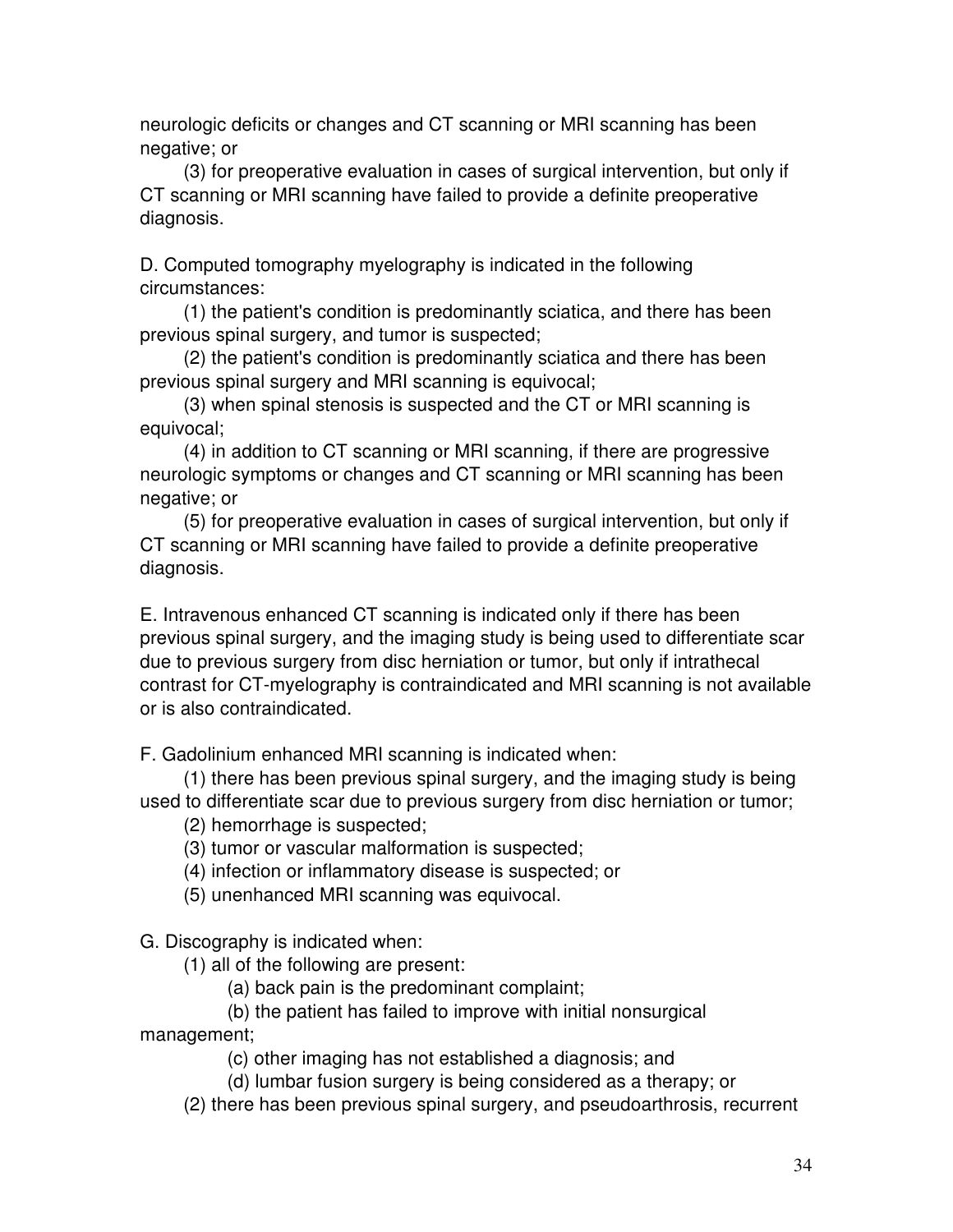disc herniation, annular tear, or internal disc disruption is suspected.

H. Computed tomography discography is indicated when:

 (1) sciatica is the predominant complaint and lateral disc herniation is suspected; or

 (2) if appropriately performed discography is equivocal or paradoxical, with a normal X-ray pattern but a positive pain response, and an annular tear or intraannular injection is suspected.

I. Nuclear isotope imaging (including technicium, indium, and gallium scans) are not indicated unless tumor, stress fracture, infection, avascular necrosis, or inflammatory lesion is suspected on the basis of history, physical examination findings, laboratory studies, or the results of other imaging studies.

J. Thermography is not indicated for the diagnosis of any of the clinical categories of low back conditions in this guideline.

K. Anterior-posterior (AP) and lateral X-rays of the lumbosacral spine are limited by subitems (1) and (2).

(1) They are indicated in the following circumstances:

 (a) when there is a history of significant acute trauma as the precipitating event of the patient's condition, and fracture, dislocation, or fracture dislocation is suspected;

 (b) when the history, signs, symptoms, or laboratory studies indicate possible tumor, infection, or inflammatory lesion;

(c) when the patient is more than 50 years of age;

 (d) before beginning a course of treatment with spinal adjustment or manipulation; or

 (e) eight weeks after an injury if the patient continues with symptoms and physical findings after the course of initial nonsurgical care and if the patient's condition prevents the resumption of the regular activities of daily life including regular vocational activities.

(2) They are not indicated in the following circumstances:

- (a) to verify progress during initial nonsurgical treatment; or
- (b) to evaluate a successful initial nonsurgical treatment program.

L. Oblique X-rays of the lumbosacral spine are limited by subitems (1) and (2).

(1) They are indicated in the following circumstances:

 (a) to follow up abnormalities detected on anterior-posterior or lateral X-ray; (b) for postoperative follow-up of lumbar fusion surgery; or (c) to follow up spondylolysis or spondylolisthesis not adequately diagnosed by other indicated imaging procedures.

(2) They are not indicated as part of a package of X-rays including anterior-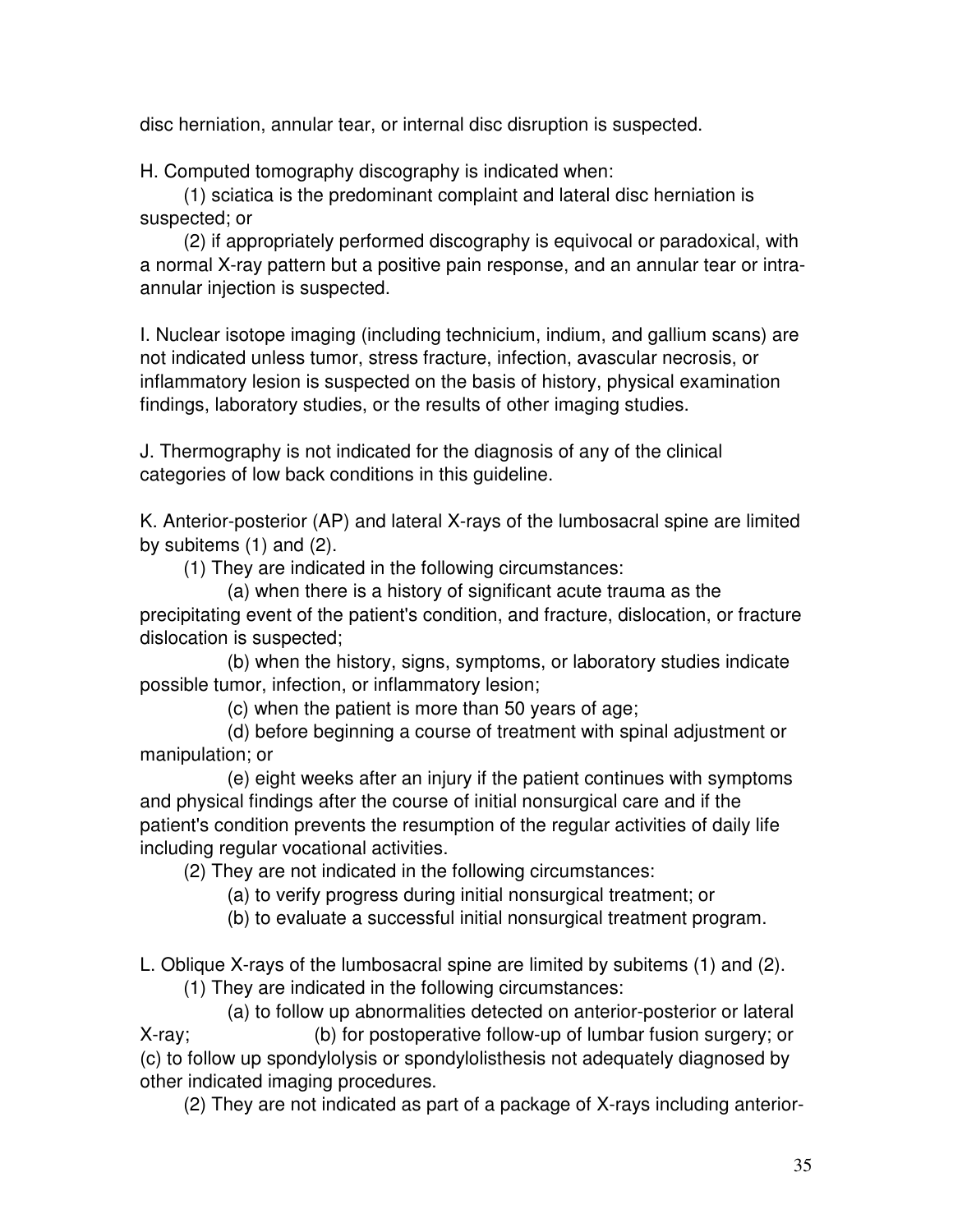posterior and lateral X-rays of the lumbosacral spine.

M. Electronic X-ray analysis of plain radiographs and diagnostic ultrasound of the lumbar spine are not indicated for diagnosis of any of the low back conditions in this guideline.

#### **XIII. COMPLICATIONS**

Prior history, traumatic onset, ergonomic and environmental conditions, comorbidities, age, overall fitness and psychosocial factors are among the factors that may influence patient recovery. Documentation of these factors and adapting treatment strategies may help anticipate and prevent slow or incomplete recovery.

Each individual case may be assessed by observation and documentation of complicating factors. Both biomechanical and psychosocial effects are important considerations. Together they identify factors of causation, recurrence and delayed recovery. Caution is necessary, however, in considering risk factors; many patients with significant risk factors respond well to treatment and achieve significant improvement and return to full function. Patients with a significant number of risk factors should be closely monitored.

Some of the confirmed risk factors:

Category **Factor Personal** Age (older) Gender (female) Severity of symptoms Leg pain > back pain Increased spine flexibility Reduced muscle endurance Prior recent injury (< 6 months) including surgery Prior surgery Asymmetric atrophy of multifidus up to 5 years later Abnormal joint motion with or without abnormal emg function of medial spine extensors Poor body mechanics Falling as mechanism of prior injury **Biomechanical**  Prolonged static posture > 20 degrees (odds ratio 5.9) Poor spinal motor control Vehicle operation  $> 2$  hours per day Sustained (frequent / continuous) trunk load > 20 lbs Materials handling (Static work postures, frequent bending and twisting, lifting demands, pushing, pulling and repetitive exertion)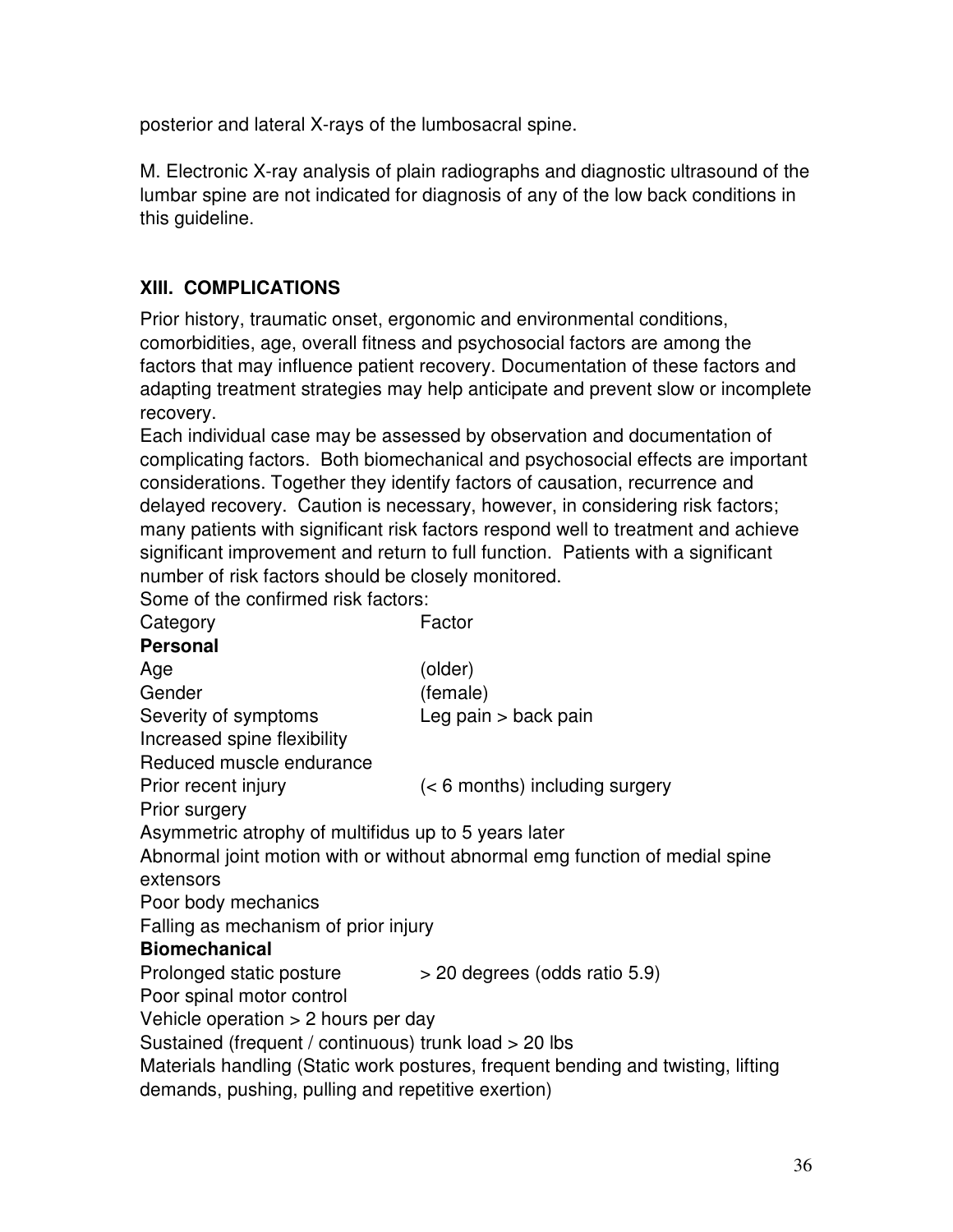#### **Psychosocial**

Condition chronicity<br>Employment history (<5 years same employer) Employment satisfaction Lower wage employment Family / relationship stress Attorney retention Low patient expectations of recovery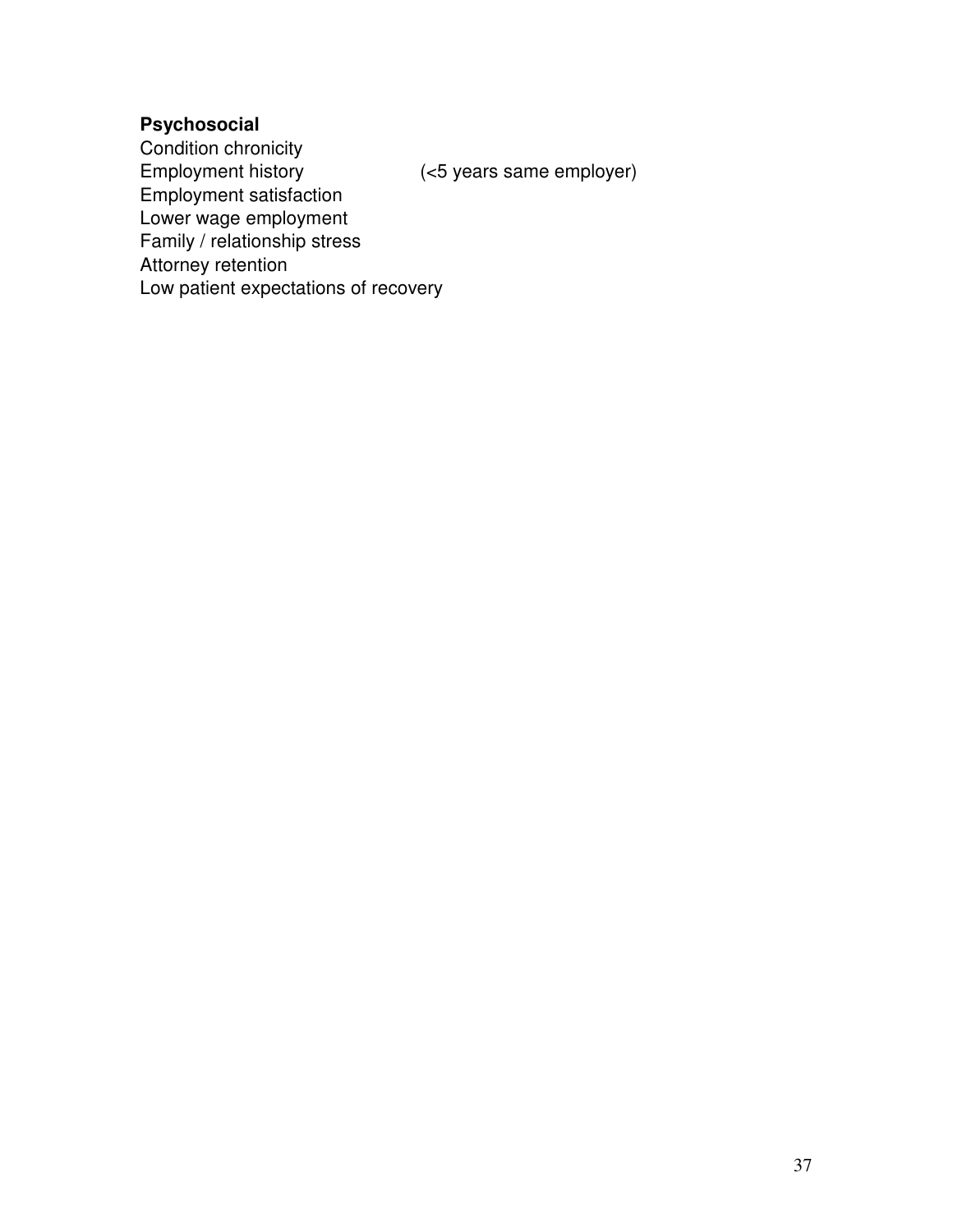#### Attachment 3 B Chiropractic Treatment Guideline Recommendation

We, the chiropractic physician panelists on the Treatment Guidelines Subcommittee were unable to agree with the medical physicians that the ODG are an acceptable Low Back treatment guideline, especially for the practice of chiropractic in the Commonwealth of Kentucky. The editorial advisory board of the ODG is comprised of 78 people, including 62 doctors of medicine, 2 doctors of osteopathy, and only 2 doctors of chiropractic. Neither the American Chiropractic Association, representing the largest number of chiropractors in the world, nor, any of the profession's recognized researchers, were represented on the panel.

While the ODG cites numerous references to support their recommendations; the process is reliant on a medically dominated committee's selection and interpretation of the data. We have no confidence that a committee dominated by 62 medical physicians and only 2 DCs who do not represent the majority of practicing chiropractors or even chiropractic researchers, can produce a credible recommendation for chiropractic care. None of the papers cited in ODG supports the use of their rigid recommendations for the typical injured worker. Their visit limits for chiropractic patients are established from self-admitted "ideal protocols". These specific "ideal protocol" numbers beg for misuse and abuse by those overseeing care based on the cookbook approach of ODG. In our opinion, ODG's numbers are not only arbitrary, but overly conservative and will lead to unnecessary specialist referral, diagnostic imaging, pain relief prescriptions and surgical intervention in the injured worker population. This is certainly contrary to the stated goals of the Utilization Review Committee.

The prestigious Rand Institute evaluated ODG and four other guidelines at the request of the state of California, and ODG was not found to be a valid guideline for any of the low back treatment issues evaluated. From the Rand report's, "Clinical Evaluation Summary: Panelists' Assessment of Comprehensiveness and Validity", we find that ODG was rated "Appropriate" in only 2 of 6 criteria for both Physical Therapy and Chiropractic.

Rand's conclusion of ODG's recommendations on Lumbar spine physical therapy (passive care) and chiropractic care is found in the Panelists' Assessment of the Comprehensiveness and Validity of Content Addressing the Quantity of Physical Modalities, wherein they find, "Lumbar spine physical therapy  $=$  Validity uncertain"; and, "Lumbar spine chiropractic  $=$  Validity uncertain". We, the chiropractic panelists find guidelines with such weak validity unacceptable for treatment of an entire segment of the injured worker population.

Rand concluded that, "The ODG guideline set was rated comprehensive and valid for both carpal tunnel surgery and shoulder surgery; the other two topics were of 'uncertain validity' [Note that Low Back was not judged to be "comprehensive and valid"]. And finally: Seven of the 11 Rand panelists felt that "The five selected guidelines [including ODG] 'are not as valid as everyone would want in a perfect world.'; "They do not meet or exceed standards; they barely meet standards." [and] "California could do a lot better by starting from scratch."